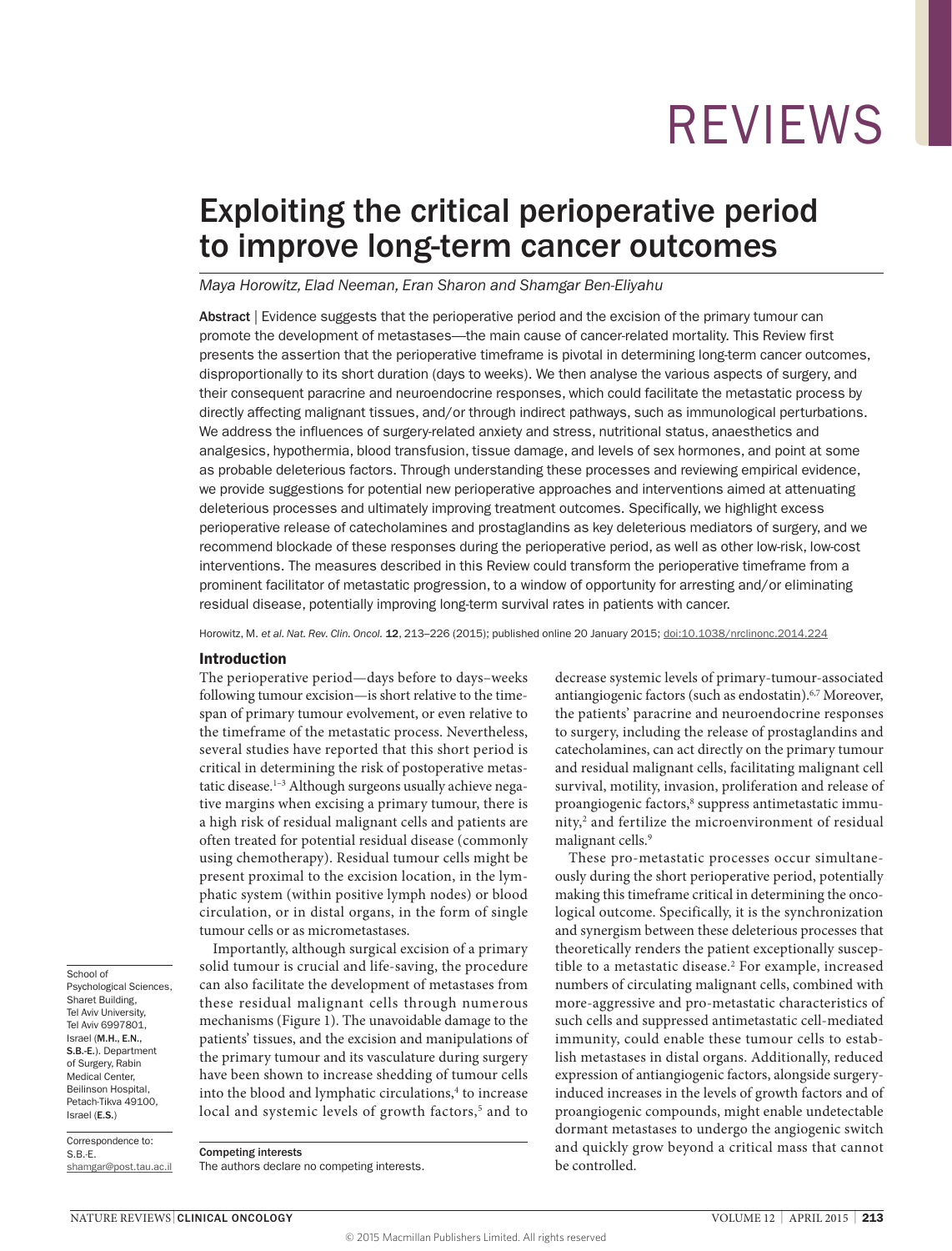#### Key points

- The perioperative timeframe—days before and after tumour excision—is pivotal in determining long-term cancer outcomes, disproportionally to its short duration
- Potential metastasis-promoting aspects of the perioperative period and of surgery include anxiety and stress, specific anaesthetics and analgesics, hypothermia, blood transfusion, tissue damage, specific sex hormones, nociception and pain
- Deleterious processes include excess and maladaptive perioperative responses at the paracrine, endocrine, and immune-system levels
- Potential novel interventions include specified modifications to surgical procedures, stress-reducing and anti-inflammatory approaches, such as perioperative administration of non-selective β-adrenergic blockers and COX2 inhibitors, and perioperative immune stimulation
- These interventions could transform the perioperative timeframe from being a prominent facilitator of metastatic progression, to a yet unexplored opportunity for arresting and/or eliminating residual disease

However, if one can arrest these perioperative prometastatic processes, then the immediate postoperative period would also become a unique window of opportunity to eradicate and/or control residual malignant cells before they adopt characteristics of the former primary tumour, and therefore grow and spread around the body. Specifically, removal of the major bulk of the primary tumour terminates the proinflammatory and/or immunosuppressive effects of many primary tumours, $10$ and blocks the ongoing release of malignant cells into the blood and lymphatic circulation. Under such improved conditions, single tumour cells and micrometastases are more easily controlled by cell-mediated-immunity (CMI) than were the primary tumour and the metastatic process,<sup>2</sup> enabling the last residual malignant cells to be eliminated or maintained in a dormant state.

On this basis, the perioperative period should be exploited to reduce metastatic progression and/or to improve oncological outcomes.1,11–13 This period has been relatively unexplored therapeutically, because traditional chemotherapies and radiation therapies cannot be used during this period, given their suppressive effects on the immune system and/or tissue healing. However, as we discuss in this Review, various other interventions are feasible during this perioperative timeframe, and some hold great promise.

### Perioperative physiological responses

The term surgical stress is widely used to describe the hormonal and metabolic changes that follow injury or trauma, including activation of the sympathetic nervous system, the endocrine (corticosteroids) 'stress response', and the consequent immunological and haematological changes.14 Herein, we address not only these responses, but also several additional biological factors that are altered during the perioperative period and have been shown to impact long-term oncological outcomes.

Specifically, tumour excision initiates a cascade of biological perturbations, including local, cellular and neuronal responses, as well as paracrine and endocrine alterations.15 In addition, environmental challenges that affect the patient in the perioperative timeframe, such as psychological distress, intraoperative hypothermia and administration of anaesthetic agents or blood products, also trigger a variety of physiological responses that can substantially affect the metastatic process, through effects on distal malignant cells, their microenvironment, and the interacting immunocytes (Figure 1).

### A key role for catecholamines and prostaglandins

Catecholamine and prostaglandin levels are commonly increased perioperatively. Catecholamines are abundantly released due to the patients' anxiety and fear of the disease and the medical procedures. Tissue damage directly induces the local release of prostaglandins,<sup>16</sup> and catecholamine secretion is a prominent neuroendocrine response to tissue damage and the related inflammation, nociception, and pain.17 Many tumours also release prostaglandins, or recruit macrophages that do so,<sup>10</sup> presumably to promote tumour vascularization or to suppress immune recognition and destruction. Other soluble factors are also elevated systematically in the perioperative period, including glucocorticoids and opioids.18 However, their independent role in promoting metastasis seems less consistent.19

The direct effects of catecholamines and prostaglandins on malignant tissue have only recently been acknowledged. Many human malignancies express receptors for catecholamines<sup>20</sup> and prostaglandins,<sup>21</sup> and their



neuroendocrine, paracrine, immunological, and angiogenic perturbations they elicit. These perturbations are mutually Figure 1 | A schematic presentation of major perioperative risk factors for tumour progression, and some of the interactive and eventually affect malignant cells through directly interacting with them and/or through impacting their surrounding milieu.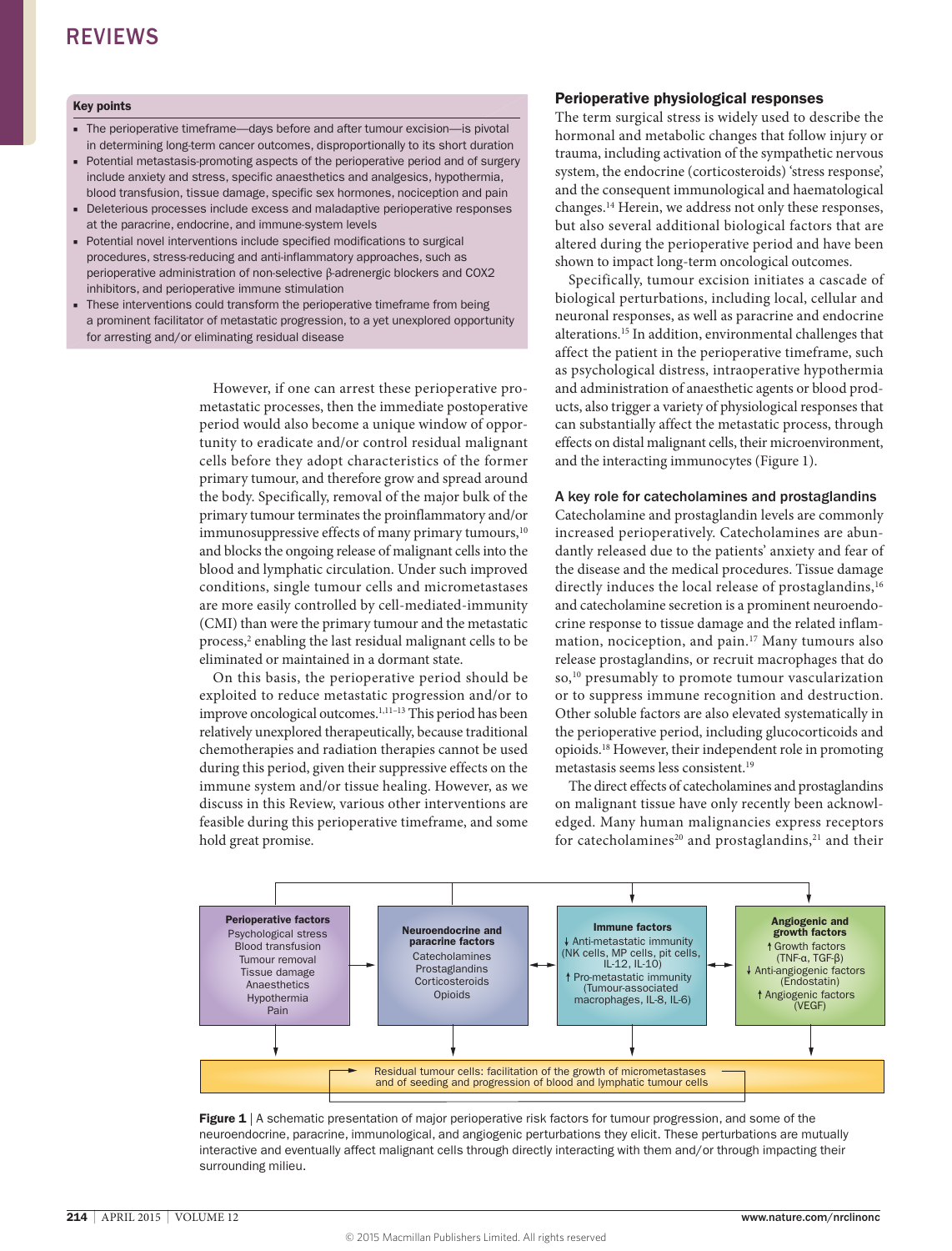activation can promote the metastatic potential of the tumour through several molecular mechanisms, including the promotion of tumour-cell proliferation,<sup>22,23</sup> adhesion,<sup>24</sup>  $10$ comotion,<sup>25</sup> extracellular matrix invasion,<sup>22</sup> resistance to apoptosis and anoikis, $26-28$  and secretion of proangiogenic factors such as vascular endothelial growth factor (VEGF).29–31 These processes are critical for the metastatic dissemination and growth of malignant tissue; thus, attenuating them might preclude metastatic outbreak.

The indirect effects of catecholamines and prostaglandins are mediated through various mechanisms, including the perioperative suppression of antimetastatic immunity (see 'Immunosuppression and cancer recurrence' section),<sup>15,18,32-37</sup> tumour-promoting alterations in the microenvironment of the residual malignant cells,<sup>8</sup> and potential stimulation of lymphatic-mediated spread of malignant cells (Sloan, E. personal communication).

### Immunosuppression and cancer recurrence

The claim that suppression of CMI promotes the metastatic process relies on the assumption that CMI—for example, cytotoxicity mediated by natural killer (NK) cell or cytotoxic T lymphocyte (CTL)—encompasses antimetastatic capacities. Studies performed in animal models provide unequivocal evidence in support of such a role for various immunocytes, including CTLs, NK cells, macrophages, and dendritic cells.15 For example, NK cells are able to identify and kill malignant cells, inducing apoptosis through the perforine-granzyme and death-receptor pathways.<sup>38</sup> Accordingly, rodents with a deficient NK-cell system develop more tumours and metastases than do naive animals,<sup>39-41</sup> and rats in which NK cells were depleted showed greater lung retention of syngeneic cancerous cells (following their intravenous administration) and increased numbers of metastatic foci.42–44 Importantly, almost all leukocytes express receptors for catecholamines and prostaglandins,<sup>45,46</sup> and similar to most other aspects of CMI, NK cells are directly inhibited by catecholamines and prostaglandins;<sup>47</sup> this inhibition has been shown to exacerbate the metastatic process in animal models*.* 34,44

In clinical studies in patients with cancer, which provide outcomes of a less causal nature compared with animal studies, but hold greater validity, ample evidence indicates an important role for CMI in controlling the metastatic process. Specifically, clinical studies have revealed that the immune system extensively interacts with developing primary tumours, metastasizing cells, and established metastases, leading to recognition and killing of many malignant cells, but eventually sparing tumour foci that have adopted effective immune-escape mechanisms—a process that is now termed 'immunoediting.<sup>48</sup> Attesting to these processes in patients with cancer, and to the significant deleterious consequences of immunosuppression are: the numerous immuneescape mechanisms revealed in human malignancies;<sup>10</sup> the finding that *in vitro* mixed lymphocyte response against excised autologous breast tumours predicts longterm survival rates better than tumour stage and grade;<sup>49</sup> the increased frequency of certain malignancies, and the dramatic increase in metastatic development in patients immunocompromised by various aetiologies (compared with patients with intact immune systems);<sup>50,51</sup> and the promising outcomes of FDA-approved immune-based therapies, including the cancer vaccine sipuleucel-T,<sup>52</sup> the CTLA4 receptor blocker ipilimumab (which enhances T-cell mediated antitumour immunity and increases survival),<sup>53</sup> and anti-PD-1 and anti-PD-L1 antibodies with promising clinical activity in several tumour types.<sup>54</sup>

Recent findings further resolve prior reservations regarding the antimetastatic capacities of CMI. Several unique leukocyte populations were identified *in vivo,* in both rodents and humans, which had a remarkable ability to recognize and kill autologous tumour cells that were traditionally considered 'immune-resistant', including type-1 natural killer  $T$  (NKT) cells,<sup>55</sup> marginatingpulmonary leukocytes and their subpopulation of activated NK cells,56,57 liver pit cells (activated NK cells in hepatic sinusoids),<sup>58</sup> dendritic epidermal T cells,<sup>59</sup> and killer-dendritic cells.<sup>60</sup> These cell populations resemble *in-vitro*-activated lymphocytes in terms of their heightened cytotoxic activity and gene-expression profile, but exist endogenously without immune stimulation.<sup>2</sup> Their capacity to kill autologous tumour cells far exceeds the capacity of traditionally studied circulating leukocytes.<sup>2</sup> Furthermore, most of these unique leukocytes are strategically located in capillaries of major organs (such as the lungs) that filter all circulating blood and foster close contacts with circulating malignant cells, thus enabling efficient recognition and destruction of these aberrant cells.<sup>2</sup> In addition, most of these unique leukocyte populations, including marginating-pulmonary leukocytes,<sup>35,56,61,62</sup> type-1 NKT cells,<sup>63</sup> and dendritic epidermal T cells, <sup>64</sup> have been shown to be suppressed by catecholamines and/or prostaglandins. Thus, all these studies clearly indicate that intact immunity is an important factor in controlling the metastatic process, bearing a greater role in this regard than previously assumed.<sup>65</sup>

### Surgical aspects affecting recurrence

The perioperative period in patients undergoing oncological surgery is characterized by countless and varying factors; of note, each of these factors can alter oncological outcomes. In this Review we focus on those factors that are directly affected by surgery and/or by interventions or events occurring during the perioperative period. Even though pre-existing factors such as co-morbidities, performance status, and body mass index can influence oncological outcomes substantially,<sup>66,67</sup> they are beyond the scope of this Review.

#### Anaesthetic and analgesic approaches

The choice of anaesthetic and analgesic approach used during surgery and the perioperative period has long been proposed to influence cancer recurrence.<sup>68</sup> In general, it seems that both general anaesthesia and the use of considerable quantities of opioid analgesics often increase recurrence rates.69 By contrast, efficient pain alleviation through the use of local or regional anaesthesia–analgesia, with or instead of general anaesthesia, might improve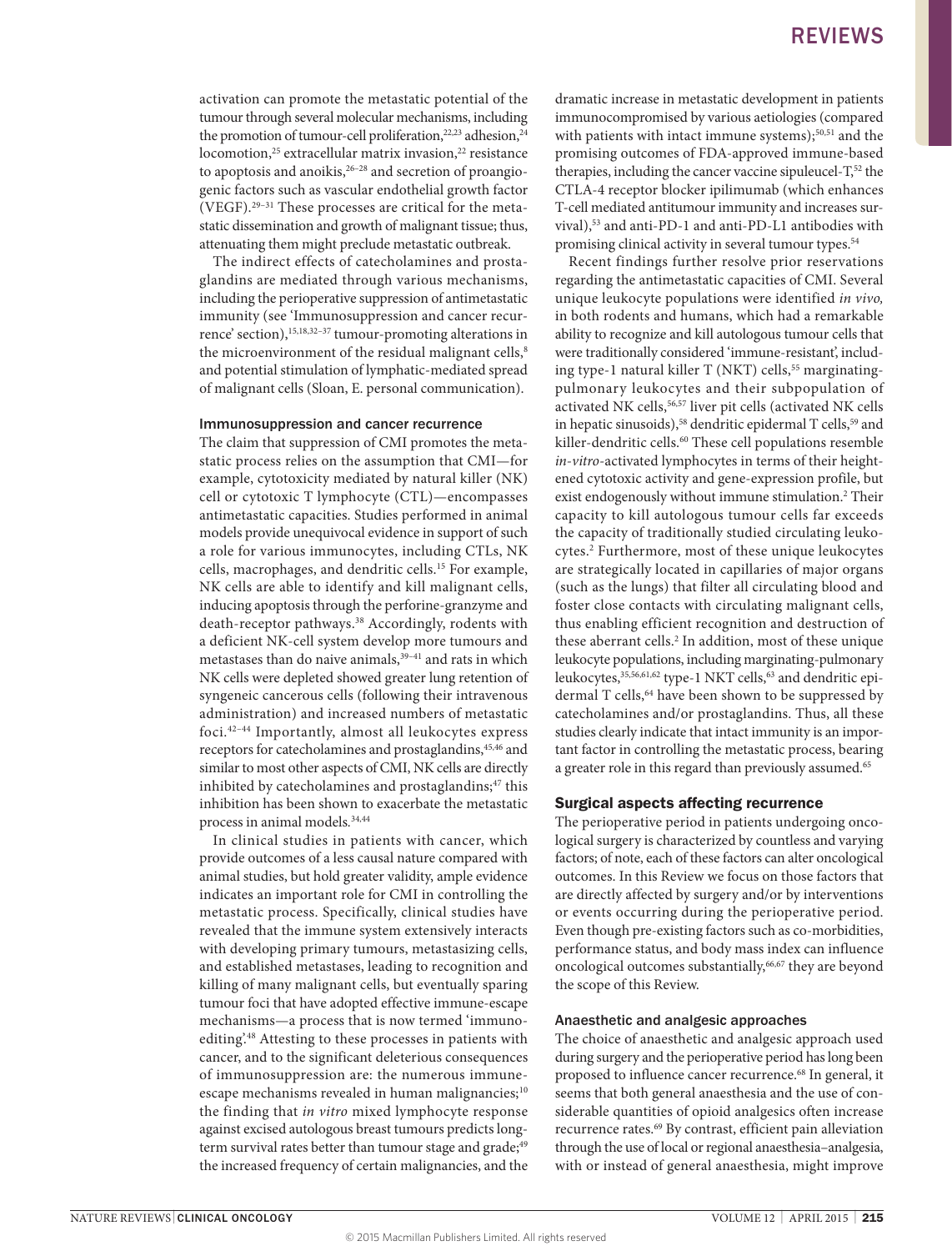long-term cancer outcomes.<sup>12,13</sup> Unfortunately, the available evidence regarding the effects of specific anaesthetic and analgesic agents and techniques, as well as the mechanisms mediating their alleged effects on cancer outcomes, are inconclusive. $70-72$  The question of whether regional anaesthesia–analgesia could indeed improve oncological outcomes remains unresolved, as none of the aforementioned studies that failed to support this hypothesis had the statistic power to detect effects smaller than a 33% improvement in recurrence-free survival. Furthermore, most studies addressing this issue were retrospective, and some had unavoidable methodological limitations, which potentially hindered their ability to pinpoint the effects of regional anaesthesia–analgesia. Several larger clinical trials are ongoing (NCT00684229, NCT00418457, NCT01179308),<sup>73-75</sup> and might yield more-definitive data.

Anaesthetic agents can directly influence the malignant tissue and its cellular microenvironment,<sup>76</sup> and can affect the neuroendocrine system and the immune system in complex manners; thus, it is likely that specific agents and approaches will have complex and potentially opposing effects, depending on circumstances,<sup>77-79</sup> and the choice of anaesthetic and analgesic approaches should be planned carefully in conjunction with other aspects of surgery, based on the following considerations.

First, high doses of opiates have been mostly shown (in animals and/or humans) to activate stress responses, suppress antimetastatic CMI, increase angiogenesis, increase pro-metastatic characteristics of tumour cells, and promote progression of metastases.76,78–81 Second, suppression of pain and nociception through the use of non-opiate agents, such as tramadol, cyclooxygenase (COX) inhibitors, or low doses of opiate drugs, such as fentanyl, has been demonstrated to reduce stress responses and sympathetic activity in patients, and seems to decrease metastasis in murine models.82,83 Of note, the use of COX inhibition might be a crucial addition to such intervention, which could help to maximize the benefits in the context of tissue damage and residual malignant cells.<sup>36</sup> Third, the use of volatile and nonvolatile anaesthetics that activate the sympathetic nervous system and/or adrenergic receptors (for example, ketamine, but not propofol) has been associated with increased metastatic progression in rodents through stimulation of adrenergic responses.<sup>78,84,85</sup> Finally, regional anaesthesia and spinal blockade in patients with cancer efficiently reduce intraoperative and postoperative sympathetic responses, and were shown to either markedly improve long-term cancer outcomes,<sup>12,13,86,87</sup> or to have no effect,<sup>70–72,86</sup> but never to worsen outcomes.<sup>68,88</sup>

Therefore, until further evidence is obtained through dedicated clinical trials, when feasible it seems favourable to replace general anaesthesia and opiates with regional anaesthesia–analgesia, tramadol, and/or non-opiate analgesics, or to add regional anaesthesia–analgesia to general anaesthesia when operating on patients with cancer, while also ensuring adequate pain control.

### Blood transfusion

Blood transfusion, often required during surgery, has been repeatedly shown to cause immunosuppression or immune perturbations<sup>89</sup> through increase in prostaglandin production<sup>90</sup> and other physiological alterations, which lead to suppression of NK activity<sup>91</sup> and inefficient immune reactivity or immune tolerance.<sup>92</sup> These physiological and immunological modulations were suggested to underlie the increase in cancer mortality rates associated with blood transfusion, which was reported in several types of cancer and repeatedly in colorectal cancer.93 However, the medical circumstances that necessitate blood transfusion, rather than the procedure itself, could be the cause of the increased cancer mortality, as all clinical studies testing the effect of blood transfusion are naturally cohort studies (most are retrospective), as one cannot randomize patients to receive or not receive blood transfusion. To overcome this methodological obstacle, several studies incorporated designs that took into account all known potential confounders (such as tumour stage and duration of surgery), and nevertheless reached the same conclusion in terms of cancer mortality—that is, that the transfusion has an independent deleterious influence.<sup>94-96</sup>

Of note, studies also indicated an advantage for specific transfusion protocols.96 For example, the transfusion of packed red blood cells, rather than whole blood, was shown to minimize the deleterious effects of the transfusion<sup>92</sup> (also in a prospective study<sup>91</sup>), suggesting that transfused allogeneic leukocytes might constitute additional targets for the host's immune system, a potential source of transfused blood-related immunosuppressive factors, and an additional cause for host perioperative stress responses. The number of blood units transfused has been unequivocally correlated with survival rates, even when adjusting for other risk factors.<sup>97,98</sup>

Beyond the specific constituents of the transfused blood, other factors, such as the storage of the blood cells, also have an impact on oncological outcomes. Indeed, it has been shown in rodents that the use of erythrocytes stored beyond nine days before transfusion increased susceptibility to various circulating malignant cells, whereas the storage interval of allogeneic leukocytes or their secreted factors had only a minor impact.<sup>99</sup> These undesirable effects of transfused erythrocytes were restricted to a short post-transfusion perioperative period, and can be explained by exhaustion of host antimetastatic immunocytes (such as NK cells) that are diverted and saturated by the countless transfused deteriorating erythrocytes.<sup>99</sup>

Overall, it seems advantageous to reduce the likelihood of a blood transfusion by using bloodless surgery techniques,100,101 minimizing the number of blood units transfused, and/or using packed red cells instead of whole blood for the transfusion itself. The optimal storage interval of the transfused blood should be evaluated clinically.

#### Hypothermia

Mild perioperative hypothermia (up to a 2 °C decrease from the normal body temperature), which is commonly caused by surgery, $102$  has immunosuppressive and other maladaptive consequences. For example, 24h after surgery, hypothermia results in reduced production of IL-1 $\beta$  and IL-2, suppressed mitogen-induced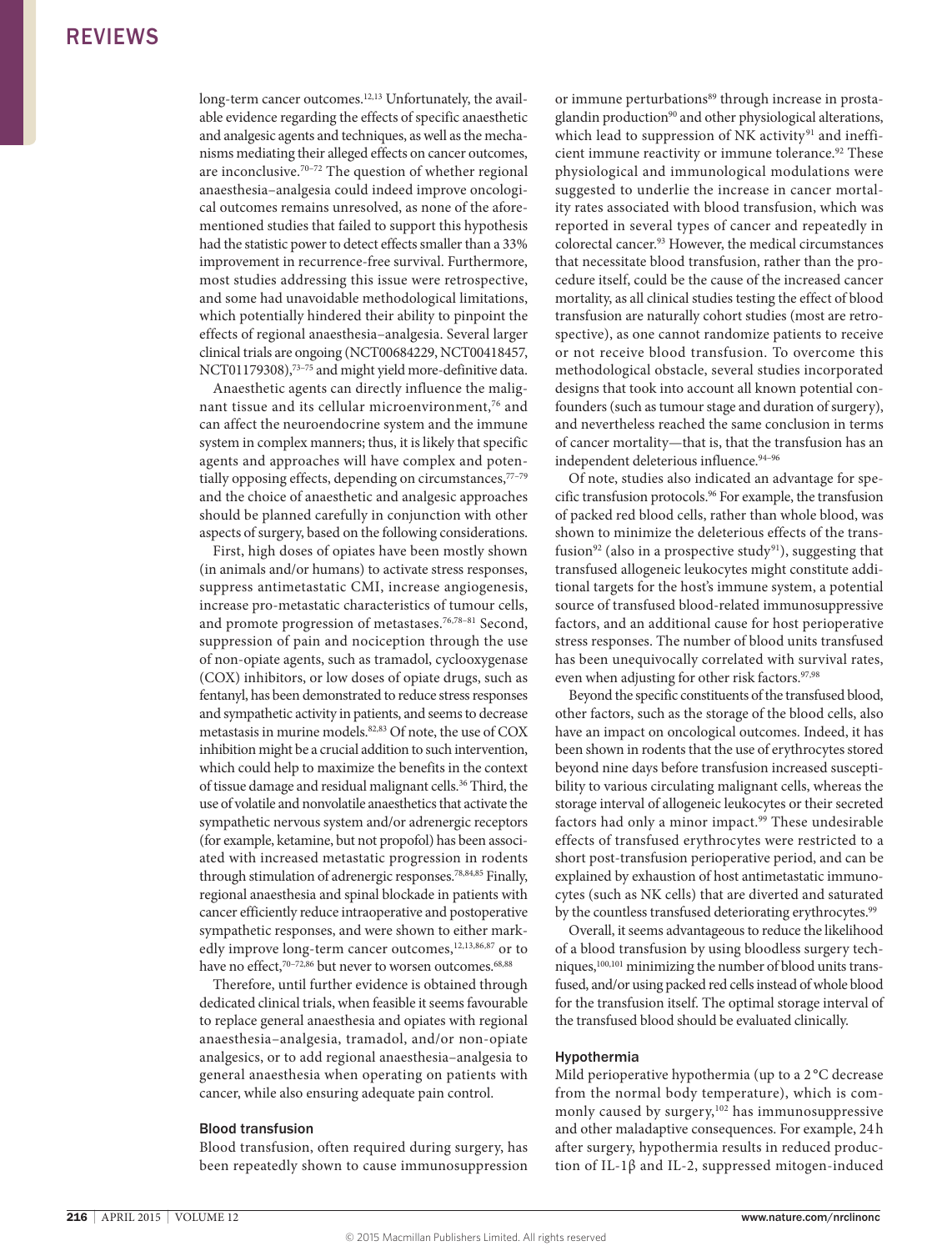lymphocyte proliferation, and elevated cortisol levels.103 Furthermore, hypothermia also activates the sympathetic nervous system (SNS), leading to elevated noradrenaline levels,104 and potentiates the requirement for blood transfusion, owing to impairment in platelet function and in the coagulation cascade.<sup>105</sup>

Overall, considering that hypothermia causes perturbations in various physiological indices and results in deleterious clinical outcomes,<sup>106</sup> it should also be suspected to worsen cancer prognosis. Indeed, in a rat model of colon cancer, tumour growth was increased by perioperative hypothermia,<sup>107</sup> and severe hypothermia (3–7 °C decrease from the normal body temperature) markedly suppressed NK-cell activity and jeopardized host resistance to experimental mammary metastasis, effects that were attenuated by β-adrenergic blockade.<sup>85</sup> However, no sufficiently powered clinical studies or randomized trials have been conducted to elucidate the influence of hypothermia on cancer recurrence.

Maintaining normothermia during surgery is, nowadays, mandatory in most medical centres; however in some hospitals at which such a requirement is not implemented, we recommend to strictly avoid hypothermia in patients undergoing tumour resection.

#### Laparoscopy, open surgery, and tissue damage

Numerous studies have indicated the beneficial effects of laparoscopy compared with open surgery on several short-term clinical outcomes in various types of surgery (oncological and non-oncological), including shorter durations of hospitalization, reduced postoperative pain and use of pain medication, and reduced blood loss and need for transfusions.108–111

However, the evidence for improved immune and endocrine status following laparoscopy is less convincing. For example, whereas several randomized clinical trials (RCTs) indicated lower IL-6 levels following laparoscopy,<sup>112,113</sup> alterations in other key cytokines, including the immunosuppressive IL-10, are not clear, 114,115 neither are the effects on the number of circulating NK cells<sup>112,116-118</sup> and hormonal stress responses.<sup>117,119</sup> The lack of clear advantages for laparoscopic procedures according to these indices might be related to the more-complex nature of laparoscopic procedures, especially with regard to abdominal oncological surgeries. For example, laparoscopy for colorectal cancer often necessitates more-extensive manipulations of internal organs and prolonged surgical duration; such surgery might have similar effects to an open abdominal surgery due to 'ceiling effects' in endocrine and immunological indices.<sup>117</sup>

More importantly, and not surprisingly given the above, oncological outcomes seem least affected by surgery type. Although a RCT in patients with colon cancer reported that laparoscopic surgery resulted in improved long-term cancer outcomes,<sup>120</sup> most RCTs have not shown significant differences in long-term outcomes, as reviewed in regard to colorectal,<sup>121</sup> endometrial<sup>122</sup> and ovarian<sup>123</sup> cancers.

Similarly, studies in our animal models, showed that adding laparotomy to a minor surgical procedure, or performing a more-traumatic surgery to excise a primary tumour<sup>36</sup> or administer syngeneic malignant cells,<sup>124</sup> resulted in worse immune outcomes, but did not significantly worsen cancer outcomes. Furthermore, in these studies, the use of a nonselective  $\beta$ -adrenergic antagonist and a COX2 inhibitor to attenuate the responses to surgery resulted in a similar degree of improvement in cancer outcomes (including overall survival rates) in minor and major surgical procedures.36,125 These findings support the ceiling-effect hypothesis and the potential clinical benefits of perioperative interventions, such as COX2 inhibition and  $β$ -adrenergic blockade, both in minor and in major procedures.

On this basis, the priority of every surgeon should be to achieve complete excision of primary tumours (negative margins) and all evident or suspected metastatic foci, even at the expense of extending tissue damage and surgical trauma. Of note, the specific blockade of excess responses to surgery should be considered irrespective of the type of surgery.

### Sex hormones and surgical responses in women

For decades, the phase of the menstrual cycle and the levels of sex hormones during surgery in premenopausal and in postmenopausal women have been subject of debate in terms of their impact on long-term cancer outcomes in women with breast cancer.<sup>126-129</sup> One hypothesis is that high oestrogen levels concurrently with low progesterone levels is a major risk factor for metastatic progression,<sup>127</sup> possibly because this hormonal pattern promotes a greater immunosuppression.<sup>130</sup> Indeed, a recent pivotal RCT in 1,000 women with breast cancer showed that a single preoperative administration of hydroxyprogesterone (a synthetic progesterone), which disrupts this hormonal pattern, substantially reduced recurrence rates in lymph-node-positive patients, but not in lymph-node-negative patients.<sup>11</sup>

The findings of this RCT indicate the causal impact of sex hormones on cancer outcomes in a context of surgical tumour excision, and thus also suggest that the relatively minor surgery for breast cancer excision can have profound effects on the metastatic process.<sup>11</sup> Specifically, we believe that the fact that a specific temporary hormonal status on the day of surgery has a considerable long-lasting impact indicates that either surgery dramatically potentiates an effect of sex hormones, or that sex hormones modulate the profound effects of surgery—highlighting the key influence of biological factors during the perioperative period in determining cancer outcome. Furthermore, we suggest that the underlying mechanism is a facilitation of a pre-existing metastatic process by surgery. This assertion is supported by several characteristics of the RCT and other studies indicating the perioperative effects of sex hormones on cancer outcomes, specifically, that they were observed in women with positive but not negative lymph nodes, were due to distal malignant recurrence, were not evident before 3 years post-surgery, and were independent of tumour hormone receptor status.11,128 These observations suggest that surgery potentiated an ongoing metastatic process, not through direct effects of sex hormones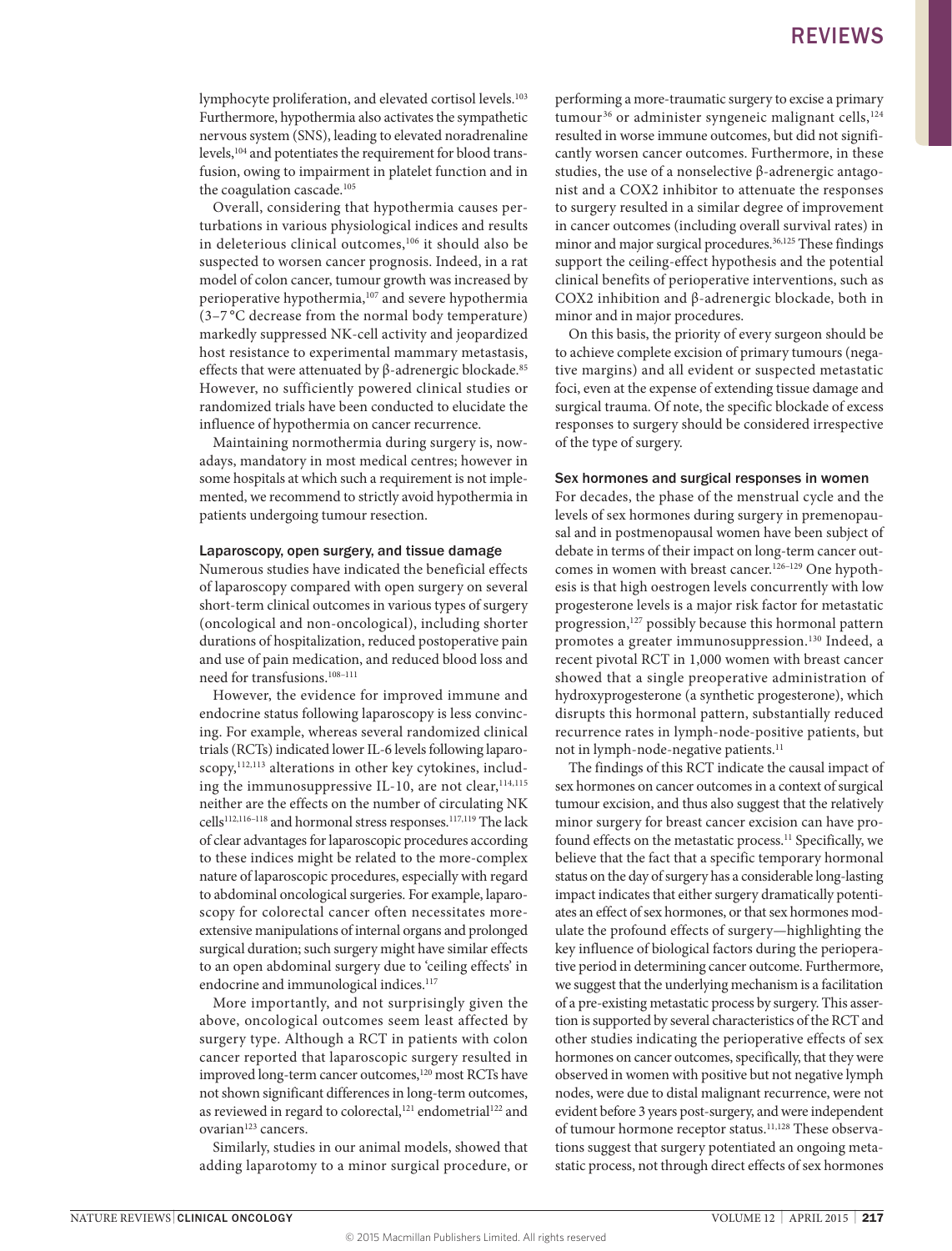on the malignant tissue (as it was independent of receptor status), but through an indirect mechanism, such as  $immunosuppression<sup>131,132</sup>$  or other processes that facilitate progression of an early stage of a metastatic process.<sup>11,127</sup>

To simulate this phenomenon, we used a rat model of mammary adenocarcinoma metastasis, and directly showed that the influence of hormonal/oestrous status occurs in the context of surgery or  $β$ -adrenoceptor stimulation, but not in their absence.131,133 Similarly, *in vitro* the levels of  $β$ -adrenergic suppression of cytotoxic activity of NK cells harvested from both women and rats were dependent on the menstrual/oestrous phase during which blood was withdrawn.<sup>131-133</sup> These results directly indicate that the menstrual and oestrous cycles modulate the susceptibility of NK cells to suppression by adrenaline or noradrenaline, which might stem from the findings that sex hormones modulate the expression levels of adrenergic receptors on lymphocytes and NK cells.134

Overall, because it might not be clinically practical to restrict surgery for women with a specific sex hormone status,<sup>135</sup> and as most oncological patients are post-menopausal, one might consider progesterone administration and/or β-adrenergic blockade as prophylactic measures.<sup>11</sup>

#### Psychological stress

Patients with cancer are naturally subject to emotional distress,<sup>136,137</sup> from cancer diagnosis, through operation and adjuvant therapies (that also generate concerns about body deformation especially in patients with breast cancer), and continuing for years, owing to the ongoing struggles and fears of social isolation, disease recurrence, and death. Of note, psychological factors, such as stress and anxiety, trigger marked endocrinological and immunological responses, which during the perioperative and following periods could influence cancer progression and long-term survival rates, similarly to the effects of physiological factors. Indeed, stress responses that are not related to tissue damage were reported as risk factors for metastatic progression in numerous animal studies, <sup>47,138</sup> and also in some clinical trials.<sup>139-141</sup>

Specifically, patients who expressed high subjective stress levels when first diagnosed with cancer exhibited lower levels of NK-cell activity.<sup>142,143</sup> Moreover, the quality of emotional support received by the patients was the main predictor of NK-cell cytotoxicity once patients were discharged from hospital.<sup>144</sup> Not surprisingly, therefore, the management of cognitive-behavioural stress was efficient in decreasing systemic cortisol levels<sup>145</sup> and in reducing proinflammatory gene expression in circulating leukocytes.<sup>146</sup>

Nevertheless, psychological interventions in patients with cancer do not seem to reliably improve long-term oncological outcomes.139–141,147–149 Inconsistent findings, and the overall scarcity of positive outcomes, despite decades of research, suggest a moderate or lack of improvement in long-term cancer outcomes by common psychological interventions.

We suggest that, although stress is predominant throughout the disease, its influence on survival occurs mainly during the short perioperative timeframe, which rarely includes psychological interventions. Indeed, psychological therapy provided solely throughout hospitalization has been shown to result in improved survival rates,<sup>140</sup> whereas postsurgical therapy did not.<sup>148,149</sup> Furthermore, because both psychological and physiological factors activate most neuroendocrine stress responses perioperatively, interventions to circumvent only the psychological stress could be insufficient, and would be less effective than pharmacological interventions, such as administration of  $β$ -blockers, that are expected to counteract stress responses of any origin—emotional or physiological.

We, therefore, encourage psychological interventions throughout the disease timeframe, especially perioperatively, if feasible. However, during the perioperative period, psychological interventions cannot replace pharmacological interventions, and should be introduced carefully without burdening patients with responsibility for their own stress responses.

### Nutritional status and nutritional support

Nutritional interventions have been repeatedly shown to affect immediate postsurgical outcomes;<sup>150</sup> however, their role in determining oncological outcomes remains unclear. On the one hand, reports from preclinical studies have raised concerns that excessive nutritional support, and specifically parenteral nutrition, could potentially lead to worse oncological outcomes by facilitating tumour-cell proliferation.<sup>150</sup> On the other hand, nutritional deficiencies, manifested as low pretreatment levels of serum albumin, have been repeatedly linked to worse oncological outcomes in gastrointestinal, lung, gynaecological, and other malignancies.<sup>151</sup>

Only one randomized trial has tested the effects of a nutritional intervention on oncological outcomes beyond the duration of the postsurgical hospitalization; in this study of 32 patients, perioperative arginine supplements markedly improved long-term survival of malnourished patients with head and neck cancer from a median of 20.7 months to 34.8 months.152 A comprehensive multicentre prospective cohort study assessing the relationship between nutrition, lifestyle factors, and colorectal-cancer recurrence is ongoing (the COLON study).153

### Potential perioperative interventions **β**‑adrenergic blockers and COX2 inhibitors

As indicated throughout this Review, a variety of perioperative processes that are associated with increased risk for cancer recurrence are triggered through excess release of catecholamines and/or prostaglandins. Indeed, both animal studies and clinical retrospective studies suggest that their blockade can be an efficient therapeutic approach.

In animal models involving xenograft of human malignancies or syngeneic cancer cell lines, the use of the nonselective β-adrenergic blocker propranolol, and the selective COX2 inhibitor etodolac resulted in reduced endocrine<sup>36</sup> and angiogenic<sup>154</sup> perturbations, improved antimetastatic immunity,35,36 attenuated surgery-induced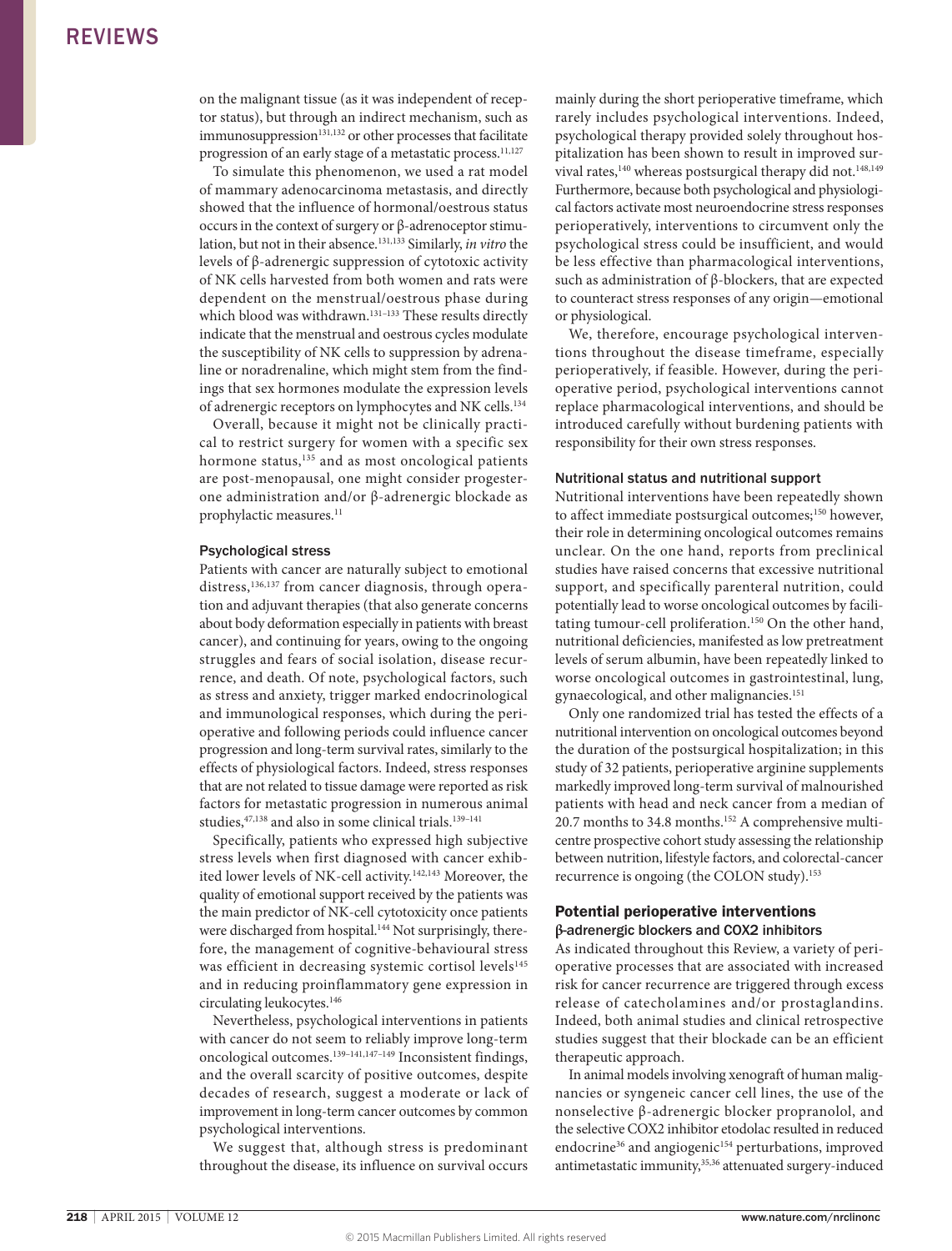potentiation of metastasis,<sup>36,125,154</sup> and improved longterm survival rates.<sup>36</sup> In some studies, only the combined use of the two drugs was effective, 35,36 which can be attributed to the abundance of both catecholamines and prostaglandins during the perioperative period, in conjuncture with redundancy in their impact on intracellular cascades in immunocytes (both activate the cAMP–PKA pathway) and redundancy in their impact on proangiogenic processes.12

In humans, the chronic use of COX inhibitors or of βblockers in healthy peoples is an efficient chemopreventive measure against the formation of primary tumours of various origins,<sup>155</sup> including the breast and colon.156,157 Moreover, regular users of nonselective βblockers (for example, those treated for blood pressure), in whom epithelial ovarian, primary peritoneal, or fallopian-tube cancers have been diagnosed, exhibited a markedly prolonged survival period.158

The clinical use of such drugs only during the perioperative timeframe has been less frequently studied, but nevertheless yielded promising results. A low daily dose of the COX-inhibitor aspirin (25–50mg per day) during the first postoperative year in patients with gastric and oesophageal cancer markedly improved 5-year survival rate, but only in patients with low-stage nondisseminated malignancies.159 Three RCTs studied the short-term effects of COX2 inhibition (2–4 weeks before surgery) on tumour characteristics, in stage I–II primary breast cancer,<sup>160</sup> invasive transitional-cell carcinoma,<sup>161</sup> or prostate cancer.<sup>162</sup> The first two studies exhibited a modest increase in tumour-cell apoptosis,<sup>160,161</sup> whereas the third study also indicated a reduction in tumour-cell proliferation, microvessel density, angiogenesis and expression of the hypoxia inducible factor (HIF)-1α.<sup>162</sup> A retrospective study showed improved survival rates after intraoperative administration of a nonselective COX inhibitor, ketorolac, in patients undergoing surgery for breast or lung cancer (but not kidney cancer).<sup>163</sup> Furthermore, the use of β-blockers for several months before surgery, along with neoadjuvant therapy, in patients with triple-negative breast cancer, was associated with improved recurrencefree survival.<sup>164</sup> In patients with malignant nonmetastasized melanoma, the treatment with  $\beta$ -blockers was predictive of a reduced cancer-related and all-cause mortality, even when initiated ≤90 days before diagnosis and/or surgery,<sup>165</sup> but only in nonmetastasized disease. Together, these results suggest that treatment with  $β$ -blockers is indeed effective in controlling the initial stages of the metastatic process.

As discussed above, regional anaesthesia that is added to general anaesthesia reduces sympathetic responses, and can thus be considered also as an anti-sympathetic intervention. Notably in the two studies that showed improved oncological outcomes when adding regional anaesthesia to general anaesthesia,<sup>12,13</sup> the therapeutic protocol for all patients included treatment with a COX inhibitor during surgery, further supporting the suggestion of synergistic effects of adrenergic blockade and COX inhibition.

Ultimately, we suggest that a combined use of an adrenergic blocker and a selective COX2 inhibitor, initiated a few days before surgery and continuing for a few weeks postoperatively (or longer), could result in a substantial decreases in cancer recurrence and in improved overall survival rates. The safety of this drug combination, in terms of tissue healing, has been shown in rats,<sup>166</sup> and we have now initiated two pilot RCTs testing the perioperative use of propranolol and etodolac in patients with colorectal and breast cancer (NCT00888797, NCT00502684).167,168

### Statins and omega-3

Statins are a widely used group of lipid-lowering drugs; they inhibit the enzyme HMG-CoA, which has a major role in cholesterol formation in the liver. Omega-3 fatty acids are present in high concentration in several foods, including fish, and are used as a food supplement that can reduce blood levels of triglycerides.<sup>169</sup> Both statins and omega-3 fatty acids have been suggested as cancer chemopreventive agents, as well as anti-inflammatory treatments in the context of non-oncological and oncological surgeries,<sup>170-172</sup> which could potentially reduce postoperative growth of residual malignant cells.<sup>173</sup>

In a population-based study in Denmark that assessed mortality among 295,925 patients with cancer, reduced cancer-related mortality was observed in patients treated regularly with statins in 13 of 27 cancer types analysed,<sup>174</sup> particularly in prostate and colorectal cancers, but not in melanoma, as also shown by others.175–177 In a pioneering RCT in patients with hepatocellular carcinoma, daily statin treatment for  $16.5$  months  $\pm$  9.8 months after transcatheter arterial chemoembolization resulted in a doubling in survival duration.<sup>178</sup> Furthermore, in rats injected with lymphoma cells, statin treatment markedly decreased the formation of metastases, but not the growth of the primary tumour.179 Additionally, treatment of patients with high-grade breast cancer with statins for a few weeks preoperatively resulted in decreased levels of tumour proliferation markers and increased levels of apoptotic markers,<sup>180</sup> suggesting reduced metastatic growth.181,182

The use of omega-3 fatty acids was associated with clinically relevant attenuation of postoperative immunosuppression and infection,<sup>183-186</sup> and increases the response rate to chemotherapy and 1-year survival among patients with advanced non-small-cell lung cancer.<sup>187</sup> Omega-3 fatty acids also increased resistance to experimental and spontaneous metastasis, and increased recurrence-free survival following excision of metastasizing primary tumours in animal models.<sup>186,188</sup>

Several biological mechanisms could underlie the beneficial oncological effects of omega-3 and statins.<sup>189</sup> First, both statins and omega-3 have well-established overall anti-inflammatory effects, that are translated into reduced systemic levels of C-reactive protein,<sup>190,191</sup> an *in vitro* shift towards type-2 T helper cell  $(T_H^2)$  dominance,<sup>192</sup> and reduced lipopolysaccharide-induced IL-6 production.<sup>193</sup> Furthermore, long-chain omega-3 fatty acids are known to decrease the production of inflammatory cytokines, eicosanoids, and prostaglandins.<sup>189</sup> Second, at clinically relevant concentrations,<sup>194</sup> statins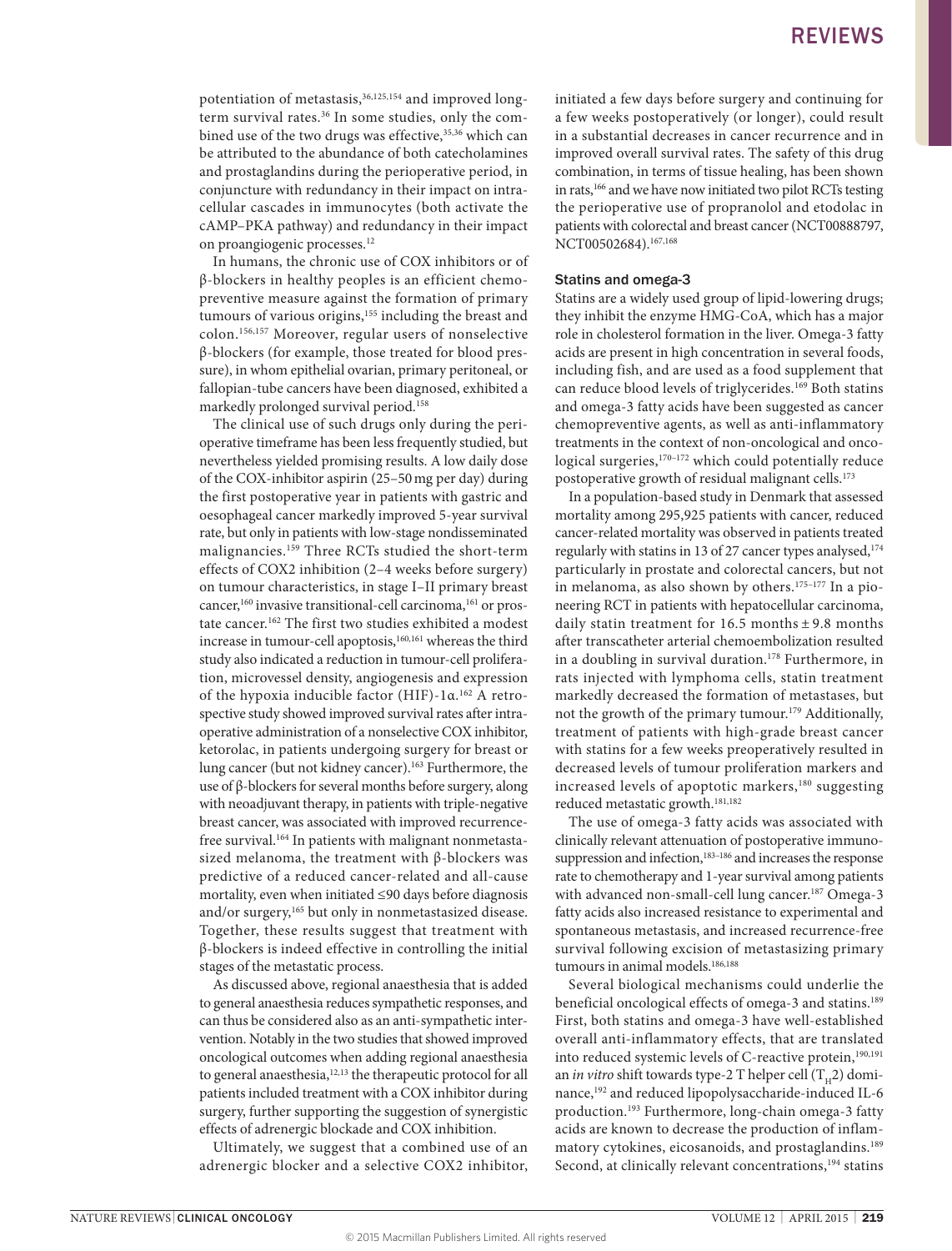| <b>Table 1</b> Perioperative factors affecting long-term oncological outcomes |                                                                                                                                                                                                                                                                                                                     |                                                                                                                                                                                                                                             |                                                                                                                                                                                                                                                                                                          |  |  |  |
|-------------------------------------------------------------------------------|---------------------------------------------------------------------------------------------------------------------------------------------------------------------------------------------------------------------------------------------------------------------------------------------------------------------|---------------------------------------------------------------------------------------------------------------------------------------------------------------------------------------------------------------------------------------------|----------------------------------------------------------------------------------------------------------------------------------------------------------------------------------------------------------------------------------------------------------------------------------------------------------|--|--|--|
| <b>Surgical</b><br>aspect                                                     | Suggested mediating mechanisms                                                                                                                                                                                                                                                                                      | <b>Potential perioperative</b><br>interventions                                                                                                                                                                                             | Evidence supporting intervention*<br>(for references see text)                                                                                                                                                                                                                                           |  |  |  |
| Anaesthesia<br>and analgesia                                                  | Excess release of catecholamines, prostaglandins<br>and glucocorticoids<br>Direct effects on MRD<br>Suppression of antimetastatic immunity:<br>for example, NK-cell activity<br>Pro-metastatic immune responses: for example,<br>$T_{\text{rec}}$ -cell activity<br>Increased angiogenesis and tumour proliferation | Replacing GA by RA or adding RA<br>to GA<br>Minimizing opiate use without<br>compromising pain alleviation<br>Substituting morphine/opiates<br>with the pseudo-opiate tramadol<br>Using $\beta$ -adrenergic blockers and<br>COX2 inhibitors | Animal: multiple consistent evidence<br>Human: moderate evidence regarding<br>cancer outcomes<br>RCT: RA decreased VEGF levels $(n=22)$                                                                                                                                                                  |  |  |  |
| <b>Blood</b><br>transfusion                                                   | Excess release of prostaglandins<br>Suppression of antimetastatic immunity:<br>for example, NK-cell activity and immune<br>tolerance Excess aberrant erythrocytes that<br>apprehend immunocytes                                                                                                                     | Minimizing amount of blood<br>transfused ('bloodless surgery')<br>Use packed red cells and blood with<br>short storage time<br>Using COX2 inhibitors                                                                                        | Animal: few studies but with solid outcomes<br>Human: good evidence regarding cancer outcomes<br>RCT: advantage for packed cells over whole<br>blood ( $n=197$ ); other aspects, such as age of<br>transfused blood during surgery, were not studied                                                     |  |  |  |
| Intraoperative<br>hypothermia                                                 | Excess release of catecholamines and glucocorticoids<br>Suppression of antimetastatic immunity: for example,<br>$NK$ -cell activity, IL-1 $\beta$ , IL-2 and lymphocyte proliferation                                                                                                                               | Maintaining normothermia<br>Using $\beta$ -adrenergic blockers                                                                                                                                                                              | Animal: multiple consistent evidence<br>Human: none<br>RCT: no effect in a single trial $(n=51)$                                                                                                                                                                                                         |  |  |  |
| Tissue damage<br>extent:<br>minimally<br>invasive versus<br>open surgery      | Open surgery results in more profound suppression<br>of antimetastatic immunity for some, but not other<br>indices (for example, NK-cell number)<br>Pro-metastatic immune responses: for example, IL-6<br>Proinflammatory responses                                                                                 | Using $\beta$ -adrenergic blockers and<br>COX2 inhibitors in both minimally<br>invasive and open surgery                                                                                                                                    | Animal: multiple studies showed only short-term<br>benefits for minimally invasive surgery<br>Human: only short-term benefits for laparoscopy<br>RCT: inconsistent evidence regarding recurrence                                                                                                         |  |  |  |
| <b>Margins</b>                                                                | Local residual disease                                                                                                                                                                                                                                                                                              | Achieving negative CRMs even if<br>doing so necessitates extended<br>tissue damage                                                                                                                                                          | Animal: multiple consistent evidence<br>Human: good evidence regarding disease-free<br>survival; inconsistent evidence regarding<br>remote metastases<br>RCT: none                                                                                                                                       |  |  |  |
| Menstrual<br>cycle:<br>unopposed<br>oestrogen<br>(breast<br>cancer)           | Heightened expression levels of $\beta$ -adrenergic<br>receptors in cancer cells and lymphocytes<br>Greater suppression of antimetastatic immunity:<br>such as NK-cell activity<br>Potentiated cancer-cell growth<br>Facilitated shedding of tumour cells into<br>the circulation                                   | Administering hydroxyprogesterone to<br>patients preoperatively, preferably<br>to lymph-node-positive patients<br>Operating during the hormonally<br>validated luteal phase<br>Using ß-adrenergic blockers<br>and COX2 inhibitors           | Animal: few studies but with solid outcomes<br>Human: inconsistent evidence regarding cancer<br>outcomes, possibly due to inaccurate hormonal<br>phase determination<br>RCT: positive effect for hydroxyprogesterone<br>injection ( $n = 1,000$ ) in patients with lymph-<br>node-positive breast cancer |  |  |  |
| Psychological<br>stress                                                       | Excess release of catecholamines, glucocorticoids,<br>and other stress factors<br>Suppression of antimetastatic immunity: for<br>example, NK-cell activity and IL-12 production<br>Elevated proinflammatory gene expression in<br>circulating leukocytes                                                            | Using psychopharmacological or<br>pharmacological stress-inhibiting<br>interventions (for example,<br>benzodiazepine or β-blockers)<br>Initiating psychological intervention<br>before surgery, as early as possible                        | Animal: multiple consistent evidence regarding<br>immunity and cancer outcomes<br>Human: influence on immune and<br>endocrine factors<br>RCT: inconsistent regarding cancer outcomes.<br>Significant effects when interventions initiated<br>before surgery                                              |  |  |  |

\*Animal refers to studies in animal models of cancer; human refers to retrospective, and prospective non-randomized studies; and RCT refers to randomized clinical trials. Abbreviations: COX2, cyclooxygenase-2; CRM, circumferential resection margin; GA, general anaesthesia; MRD, minimal residual disease; NK, natural killer; T<sub>reco</sub>, T regulatory; RA, regional anaesthesia; RCT,<br>randomized clinical trial; VEGF, va

> have been shown to arrest tumour-cell growth<sup>195</sup> and to induce apoptosis in the majority of tumour-derived cell lines tested *in vitro*, including neuroblastoma, juvenile monomyelocytic leukaemia, and some breast and prostate carcinomas.196–198

> Interestingly, statins have a synergistic effect with COX inhibitors<sup>199</sup> that, *in vitro*, leads to G0-G1 phase cellcycle arrest<sup>200</sup> and to enhanced apoptosis in several cell lines.200,201 Furthermore, administration of these drugs *in vivo* following injection of malignant cells into rodents delayed tumour formation and reduced tumour volume.<sup>201,202</sup>

> In conclusion, prolonged use of statins or omega-3 might reduce the prevalence of some types of cancer. Of note, the perioperative administration of these drugs is likely to exert beneficial effects by minimizing the metastatic process, effects that might synergize with the impact of NSAIDs, including COX2 inhibitors. Such

safe and inexpensive approaches should be evaluated in clinical studies.

### Perioperative immune stimulation

Early approaches to immune stimulation were based on cytokine delivery (IL-2, IL-12, or IFN- $\alpha$ ), and although efficient in attenuating metastases in animal models $203$ and in some clinical studies,<sup>204</sup> this method caused severe systemic adverse responses, including pyrogenic effects indistinguishable from signs of infections.204 Therefore, such approaches are rarely considered for perioperative use, despite the acknowledged capacity of the immune system to attenuate the metastatic process.<sup>2</sup>

However, some synthetic agents that trigger endogenous immune responses have recently been approved by the FDA, and were shown to induce effective, self-limited, balanced, multi-cytokine responses with minimal adverse effects. One such agent is the Toll-like receptor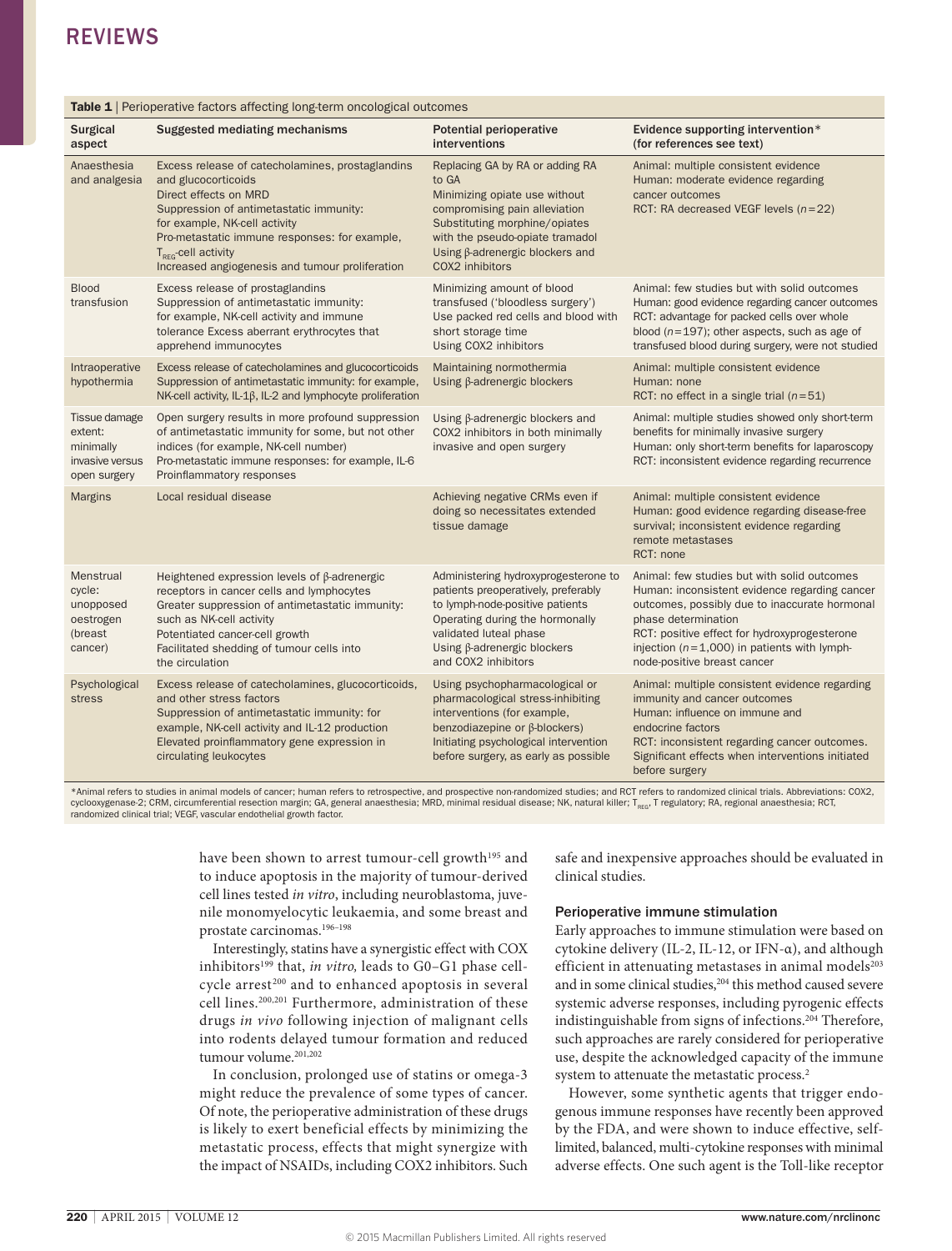| <b>Table 2</b> Suggested perioperative therapeutic interventions |                                                                                                           |                                                                                                                                                              |                                                                                                                                                                                                                                                                                              |                                                                                                                                                                                                                                                                                                                               |  |  |  |
|------------------------------------------------------------------|-----------------------------------------------------------------------------------------------------------|--------------------------------------------------------------------------------------------------------------------------------------------------------------|----------------------------------------------------------------------------------------------------------------------------------------------------------------------------------------------------------------------------------------------------------------------------------------------|-------------------------------------------------------------------------------------------------------------------------------------------------------------------------------------------------------------------------------------------------------------------------------------------------------------------------------|--|--|--|
| Intervention                                                     | Suggested mechanisms                                                                                      | <b>Specifications</b>                                                                                                                                        | <b>Major risks</b>                                                                                                                                                                                                                                                                           | Studies providing evidence of cancer outcomes*                                                                                                                                                                                                                                                                                |  |  |  |
| Nonselective<br>$\beta$ -adrenergic<br>blockers                  | Inhibits the impact of<br>catecholamines on<br>leukocytes, malignant cells,<br>and their microenvironment | Synergizes with<br>the benefits of<br>COX2 inhibitors                                                                                                        | Low blood pressure<br>Asthma exacerbation<br><b>Bradycardia</b>                                                                                                                                                                                                                              | Animal: multiple consistent evidence, mostly<br>using propranolol<br>Human: good evidence in nonmetastasized disease<br>RCT: none                                                                                                                                                                                             |  |  |  |
| Selective<br>COX <sub>2</sub><br>inhibitors                      | Reduces prostaglandin levels<br>Anti-inflammatory<br>Reduces glucocorticoid levels                        | Synergizes with<br>the benefits of<br>β-adrenergic blockers                                                                                                  | Acute kidney injury<br>Increased cardiovascular risk                                                                                                                                                                                                                                         | Animal: multiple consistent evidence, mostly<br>with etodolac<br>Human: solid evidence in nonmetastasized disease<br>RCT: none                                                                                                                                                                                                |  |  |  |
| <b>Statins</b>                                                   | Anti-inflammatory                                                                                         | <b>NA</b>                                                                                                                                                    | Myopathy/rhabdomyolysis<br>$(\text{rare})$<br>Increase in liver<br>transaminase levels                                                                                                                                                                                                       | Animal: few studies; some affecting primary<br>tumours, others only metastases<br>Human: chronic use correlate with decreased<br>cancer rate and mortality in most cancer types<br>RCT: improved tumour markers when given for few<br>weeks $(n=40)$ ; improved survival when given for<br>several months after TACE $(n=83)$ |  |  |  |
| Omega-3<br>fatty-acids                                           | Anti-inflammatory                                                                                         | Reach high blood<br>concentrations                                                                                                                           | <b>NA</b>                                                                                                                                                                                                                                                                                    | Animal: multiple consistent evidence<br>Human: inconsistent evidence<br>RCT: none                                                                                                                                                                                                                                             |  |  |  |
| Immune<br>stimulation                                            | Stimulates anti-metastatic<br>immunity                                                                    | Induction of<br>endogenous<br>immune-response<br>seems advantageous<br>(for example, using<br>TLR agonists)<br>Perioperative stress<br>might reduce efficacy | Pyrogenic effects, hypotension,<br>dyspnoea, liver failure, renal<br>failure, GI symptoms, anaemia,<br>leukopenia, thrombocytopenia,<br>exfoliative dermatitis,<br>exacerbation of autoimmune<br>diseases, neurological deficits,<br>potentiation for tumour<br>progression with some agents | Animal: few studies, solid outcomes<br>Human: not yet tested perioperatively<br>RCT: none                                                                                                                                                                                                                                     |  |  |  |
| Psychological<br>interventions                                   | Inhibit stress responses                                                                                  | Should be effective<br>when administered<br>before surgery                                                                                                   | <b>NA</b>                                                                                                                                                                                                                                                                                    | Animal: NA<br>Human: influence on immune and endocrine factors<br>RCT: inconsistent regarding cancer outcomes;<br>significant effects when initiated before surgery                                                                                                                                                           |  |  |  |
| Hydroxyl-<br>progesterone                                        | Overcomes deleterious<br>effects of unopposed<br>oestrogen                                                | Only tested in<br>patients with breast<br>cancer, but was<br>independent of sex<br>hormone receptor<br>presentation                                          | Miscarriage<br>Hypercoagulability                                                                                                                                                                                                                                                            | Animal: a study with progesterone showed<br>positive outcomes<br>Human: none<br>RCT: positive effect for hydroxyprogesterone<br>injection in patients with lymph-node-positive<br>breast cancer $(n=1,000)$                                                                                                                   |  |  |  |

\*Animal refers to studies in animal models of cancer; human refers to retrospective, and prospective nonrandomized studies; and RCT refers to randomized clinical trials. Abbreviations: COX2, cyclooxygenase-2; GI, gastrointestinal; NA, not applicable; RCT, randomized clinical trial; TACE, transcatheter arterial chemoembolization; TLR, Toll-like receptors.

> (TLR)-9 agonist, class C CpG oligodeoxynucleotide (CpG), which activates NK cells, B cells, and plasmacytoid dendritic cells.<sup>205</sup> In mice, CpG was shown to have both cancer preventive and therapeutic effects,<sup>206-208</sup> and in rats, was demonstrated to diminish metastatic progression when injected one day before surgery.<sup>209</sup> In the clinic, CpG is being tested as an adjuvant to chemotherapeutic agents in several cancer types,<sup>210,211</sup> but has not been tested in the perioperative context. A more-recently introduced agent is the TLR4 agonist, glucopyranosyl lipid adjuvant (GLA), which activates T cells and dendritic cells. This compound is safe as an influenza vaccine adjuvant,<sup>212</sup> and ongoing studies testing the effect of this compound on cancer progression in the perioperative context in animal models are promising.213

> Despite these encouraging data, several obstacles to effective and safe perioperative use of immune stimulation should be circumvented. Animal studies have shown that stress exposure alongside immune stimulation with IL-12 or CpG counteracted the beneficial effects of these agents on antimetastatic immune activity.<sup>61,62</sup> Such stress responses, which occur naturally in patients with cancer

but not in animal models, might partly explain the discrepancy between the promising results of immune stimulation exhibited in animal models and the more-modest success of this approach in clinical trials. Moreover, even when effective immune stimulation is achieved, surgery and/or psychological stress can markedly suppress immunity, rendering immune stimulation ineffective in the perioperative context.214 To overcome these obstacles, we have combined preoperative immune stimulation (with CpG, IL-12, or polyinosine-polycytidylic acid) with β-blocker and/or a COX2 inhibitor in several animal models, and found that this integrative approach is markedly more effective than using each of these interventions alone.<sup>43,203</sup>

Importantly, some immune-stimulating agents can directly or indirectly potentiate tumour progression, as was shown with respect to granulocyte-macrophage colony-stimulating factor (GM-CSF).<sup>215</sup> Such adverse effects can be mediated by specific pro-metastatic cytokines, stress hormones known to be induced by immune stimulators, or by preoperative selection of resistant tumour cells as a result of too early and prolonged preoperative immune activation.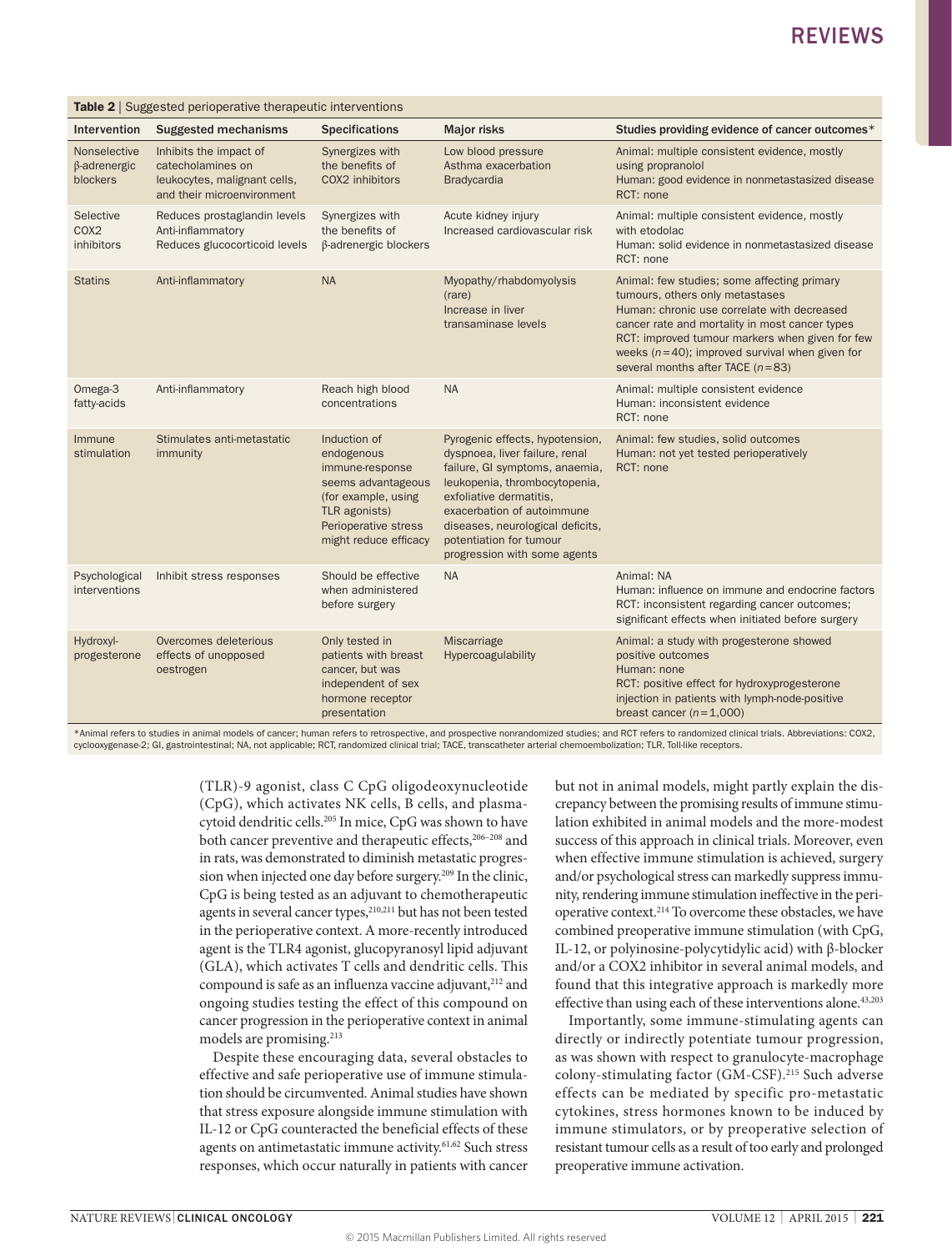### Enhanced recovery after surgery

The effects of numerous perioperative interventions on immediate postsurgical outcomes have been studied extensively over the years. The results from these studies have been analysed and integrated into Enhanced Recovery After Surgery (ERAS) guidelines in various surgical arenas.<sup>216</sup> ERAS is an evidence-based, comprehensive, multimodal approach designed to achieve early recovery for patients undergoing major surgery. Despite outstanding results in the immediate postsurgical settings, with up to a 50% reduction in postoperative complications, and a 30% reduction in care time, $217-219$  no study has yet reported the oncological outcomes of these new approaches. As ERAS guidelines often overlap with the principles presented herein to limit the deleterious effects of surgeries on cancer recurrence (for example, minimizing the systemic use of opiates), it is our recommendation to evaluate each guideline based on the recommendations presented herein, and, if no contradictions found, to incorporate them in conjunction with studying oncological outcomes.

### **Conclusions**

Ample evidence suggests that some biological perturbations during the critical perioperative period can markedly alter metastatic progression, and consequently affect long-term oncological outcomes. Having identified some surgical factors and their endocrine mediators, physicians can now use this knowledge to initiate much-needed clinical research to prevent such deleterious effects through short and safe perioperative interventions. Tables 1 and 2 summarize our recommendations on how one could implement such an approach in

- 1. Neeman, E., Zmora, O. & Ben-Eliyahu, S. A new approach to reducing postsurgical cancer recurrence: perioperative targeting of catecholamines and prostaglandins. *Clin. Cancer Res.* 18, 4895–4902 (2012).
- 2. Neeman, E. & Ben-Eliyahu, S. Surgery and stress promote cancer metastasis: new outlooks on perioperative mediating mechanisms and immune involvement. *Brain Behav. Immun.* 30 (Suppl.), S32–S40 (2013).
- 3. Snyder, G. L. & Greenberg, S. Effect of anaesthetic technique and other perioperative factors on cancer recurrence. *Br. J. Anaesth.* 105, 106–115 (2010).
- 4. Yamaguchi, K., Takagi, Y., Aoki, S., Futamura, M. & Saji, S. Significant detection of circulating cancer cells in the blood by reverse transcriptase-polymerase chain reaction during colorectal cancer resection. *Ann. Surg.* 232, 58–65 (2000).
- 5. Fisher, B., Gunduz, N., Coyle, J., Rudock, C. & Saffer, E. Presence of a growth-stimulating factor in serum following primary tumor removal in mice. *Cancer Res.* 49, 1996–2001 (1989).
- 6. O'Reilly, M. S. *et al.* Endostatin: an endogenous inhibitor of angiogenesis and tumor growth. *Cell* 88, 277–285 (1997).
- 7. Abramovitch, R., Marikovsky, M., Meir, G. & Neeman, M. Stimulation of tumour growth by wound-derived growth factors. *Br. J. Cancer* 79, 1392–1398 (1999).
- 8. Armaiz-Pena, G. N., Cole, S. W., Lutgendorf, S. K. & Sood, A. K. Neuroendocrine influences on

cancer progression. *Brain Behav. Immun.* 30 (Suppl.), S19–S25 (2013).

- 9. Gullino, P. M. Prostaglandins and gangliosides of tumor microenvironment: their role in angiogenesis. *Acta Oncol.* 34, 439–441 (1995).
- 10. Kim, R., Emi, M., Tanabe, K. & Arihiro, K. Tumordriven evolution of immunosuppressive networks during malignant progression. *Cancer Res.* 66, 5527–5536 (2006).
- 11. Badwe, R. *et al.* Single-injection depot progesterone before surgery and survival in women with operable breast cancer: a randomized controlled trial. *J. Clin. Oncol.* 29, 2845–2851 (2011).
- 12. Biki, B. *et al.* Anesthetic technique for radical prostatectomy surgery affects cancer recurrence: a retrospective analysis. *Anesthesiology* 109, 180–187 (2008).
- 13. Exadaktylos, A. K., Buggy, D. J., Moriarty, D. C., Mascha, E. & Sessler, D. I. Can anesthetic technique for primary breast cancer surgery affect recurrence or metastasis? *Anesthesiology* 105, 660–664 (2006).
- 14. Desborough, J. P. The stress response to trauma and surgery. *Br. J. Anaesth.* 85, 109–117 (2000).
- 15. Shakhar, G. & Ben-Eliyahu, S. Potential prophylactic measures against postoperative immunosuppression: could they reduce recurrence rates in oncological patients? *Ann. Surg. Oncol.* 10, 972–992 (2003).
- 16. Buvanendran, A. *et al.* Upregulation of prostaglandin E2 and interleukins in the central

routine practice or clinical trials. Clearly, it is necessary to tailor potential interventions to specific cancer surgeries and patient characteristics. One should also strive to eliminate as many deleterious aspects of surgery as possible due to multiple converging responses to surgery. Of note, many of the discussed surgical aspects affect cancer progression by inducing unnecessarily profound stress and inflammatory responses. Accordingly, a combined nonselective β-adrenergic blockade and COX2 inhibition approach, which is safe and effective, could be used in the clinic during the perioperative timeframe. Importantly, the malignant tissue continuously mutates,<sup>220</sup> and with time and increasing selective pressure develops more-effective escape mechanisms. Thus, it would theoretically be favourable to initiate new antimetastatic interventions as late as possible before surgery, rather than as early as possible, to refrain from inducing a more-resistant tumour and micrometastases before surgery. Such interventions should be continued for at least few days or even weeks postoperatively to overlap and counteract physiological perturbations induced by surgery. On the basis of the limited relevant clinical literature, it seems that the proposed interventions would be more effective in patients without overt pre-existing metastases, but this suggestion should be tested. Finally, it should be noted that the perioperative period is generally underused therapeutically, as most standard neoadjuvant or adjuvant therapies are contraindicated immediately before or after surgery. Our therapeutic recommendations use this critical gap in treatment as a window of opportunity for safe and inexpensive interventions that might substantially affect cancer progression, potentially increasing survival rates in patients with cancer.

> nervous system and peripheral tissue during and after surgery in humans. *Anesthesiology* 104, 403–410 (2006).

- 17. Traynor, C. & Hall, G. M. Endocrine and metabolic changes during surgery: anaesthetic implications. *Br. J. Anaesth.* 53, 153–160 (1981).
- 18. Bartal, I. *et al.* Immune perturbations in patients along the perioperative period: alterations in cell surface markers and leukocyte subtypes before and after surgery. *Brain Behav. Immun.* 24, 376–386 (2010).
- 19. Rosenne, E. *et al. In vivo* suppression of NK cell cytotoxicity by stress and surgery: glucocorticoids have a minor role compared to catecholamines and prostaglandins. *Brain Behav. Immun.* 37, 207–219 (2014).
- 20. Perez-Sayans, M. *et al.* β-adrenergic receptors in cancer: therapeutic implications. *Oncol. Res.* 19, 45–54 (2010).
- 21. Wu, W. K., Sung, J. J., Lee, C. W., Yu, J. & Cho, C. H. Cyclooxygenase-2 in tumorigenesis of gastrointestinal cancers: an update on the molecular mechanisms. *Cancer Lett.* 295, 7–16 (2010).
- 22. Mathew, B. *et al.* The novel role of the mu opioid receptor in lung cancer progression: a laboratory investigation. *Anesth. Analg.* 112, 558–567 (2011).
- 23. Bernabe, D. G., Tamae, A. C., Biasoli, E. R. & Oliveira, S. H. Stress hormones increase cell proliferation and regulates interleukin-6 secretion in human oral squamous cell carcinoma cells. *Brain Behav. Immun.* 25, 574–583 (2011).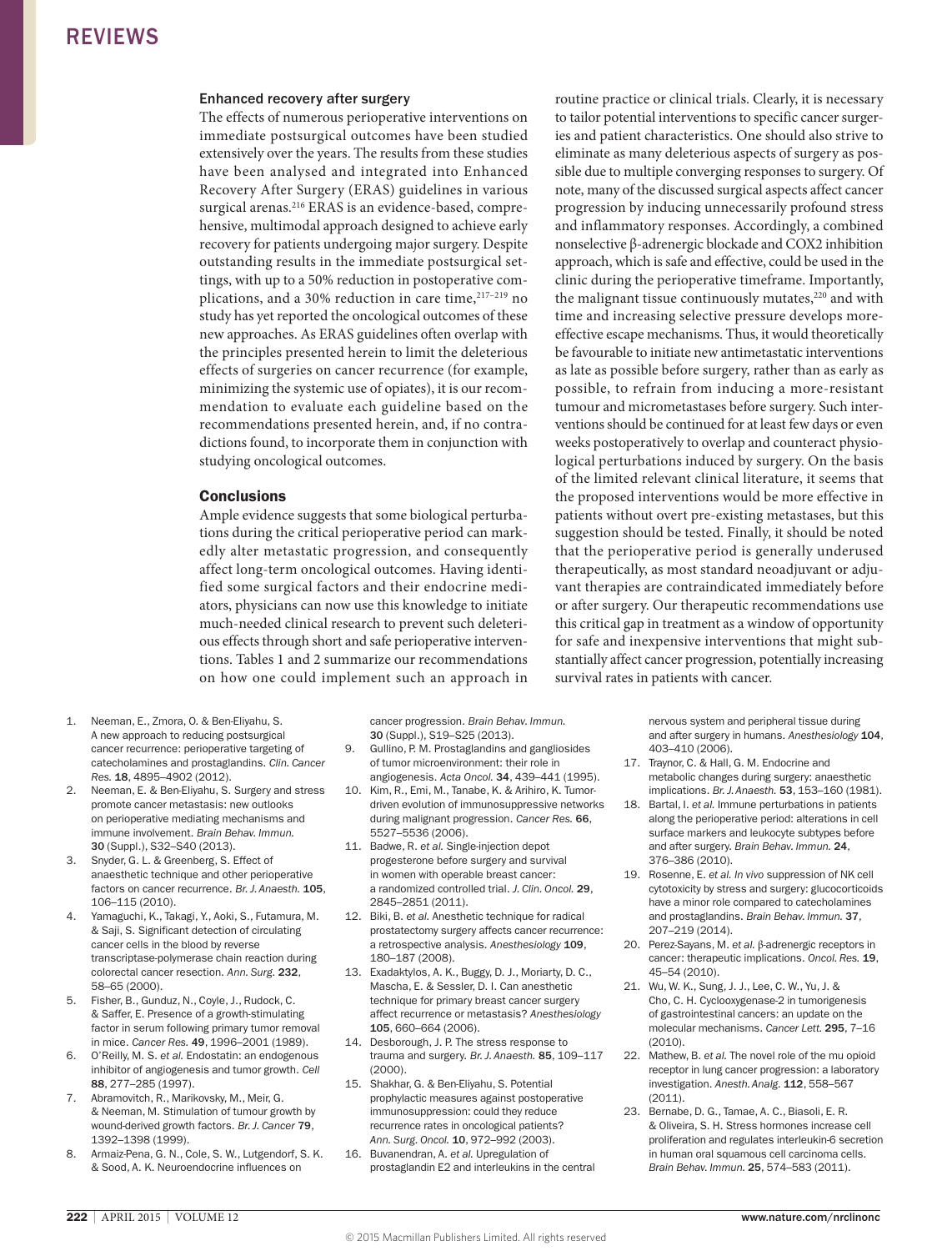- 24. van der Bij, G. J. *et al.* The perioperative period is an underutilized window of therapeutic opportunity in patients with colorectal cancer. *Ann. Surg.* 249, 727–734 (2009).
- 25. Masur, K., Niggemann, B., Zanker, K. S. & Entschladen, F. Norepinephrine-induced migration of SW 480 colon carcinoma cells is inhibited by β-blockers. *Cancer Res.* 61, 2866–2869 (2001).
- 26. Kerros, C., Brood, I., Sola, B., Jauzac, P. & Allouche, S. Reduction of cell proliferation and potentiation of Fas-induced apoptosis by the selective kappa-opioid receptor agonist U50 488 in the multiple myeloma LP-1 cells. *J. Neuroimmunol.* 220, 69–78 (2010).
- 27. Roche-Nagle, G., Connolly, E. M., Eng, M., Bouchier-Hayes, D. J. & Harmey, J. H. Antimetastatic activity of a cyclooxygenase-2 inhibitor. *Br. J. Cancer* 91, 359–365 (2004).
- 28. Sood, A. K. *et al.* Adrenergic modulation of focal adhesion kinase protects human ovarian cancer cells from anoikis. *J. Clin. Invest.* 120, 1515–1523 (2010).
- 29. Thaker, P. H. *et al.* Chronic stress promotes tumor growth and angiogenesis in a mouse model of ovarian carcinoma. *Nat. Med.* 12, 939–944 (2006).
- 30. Wei, D. *et al.* Celecoxib inhibits vascular endothelial growth factor expression in and reduces angiogenesis and metastasis of human pancreatic cancer via suppression of Sp1 transcription factor activity. *Cancer Res.* 64, 2030–2038 (2004).
- 31. Yang, E. V. *et al.* Norepinephrine upregulates VEGF, IL-8, and IL-6 expression in human melanoma tumor cell lines: implications for stress-related enhancement of tumor progression. *Brain Behav. Immun.* 23, 267–275 (2009).
- 32. Inbar, S. *et al.* Do stress responses promote leukemia progression? An animal study suggesting a role for epinephrine and prostaglandin-E<sub>2</sub> through reduced NK activity. *PLoS ONE* 6, e19246 (2011).
- 33. Kalinski, P. Regulation of immune responses by prostaglandin E<sub>2</sub>. *J. Immunol*. **188**, 21-28 (2012).
- 34. Yakar, I. et al. Prostaglandin E<sub>2</sub> suppresses NK activity *in vivo* and promotes postoperative tumor metastasis in rats. *Ann. Surg. Oncol.* 10, 469–479 (2003).
- 35. Benish, M. *et al.* Perioperative use of β-blockers and COX-2 inhibitors may improve immune competence and reduce the risk of tumor metastasis. *Ann. Surg. Oncol.* 15, 2042–2052 (2008).
- 36. Glasner, A. *et al.* Improving survival rates in two models of spontaneous postoperative metastasis in mice by combined administration of a β-adrenergic antagonist and a cyclooxygenase-2 inhibitor. *J. Immunol.* 184, 2449–2457 (2010).
- 37. Greenfeld, K. *et al.* Immune suppression while awaiting surgery and following it: dissociations between plasma cytokine levels, their induced production, and NK cell cytotoxicity. *Brain Behav. Immun.* 21, 503–513 (2007).
- 38. Smyth, M. J. *et al.* Activation of NK cell cytotoxicity. *Mol. Immunol.* 42, 501–510 (2005).
- 39. Shankaran, V. *et al.* IFNγ and lymphocytes prevent primary tumour development and shape tumour immunogenicity. *Nature* 410, 1107–1111 (2001).
- 40. Hodgson, D. M. & Knott, B. Potentiation of tumor metastasis in adulthood by neonatal endotoxin exposure: sex differences. *Psychoneuroendocrinology* 27, 791–804 (2002).
- 41. Dewan, M. Z. *et al.* Role of natural killer cells in hormone-independent rapid tumor formation and

spontaneous metastasis of breast cancer cells *in vivo*. *Breast Cancer Res. Treat.* 104, 267–275 (2007).

- 42. Ben-Eliyahu, S., Page, G. G., Yirmiya, R. & Taylor, A. N. Acute alcohol intoxication suppresses natural killer cell activity and promotes tumor metastasis. *Nat. Med.* 2, 457–460 (1996).
- 43. Goldfarb, Y. *et al.* Improving postoperative immune status and resistance to cancer metastasis: a combined perioperative approach of immunostimulation and prevention of excessive surgical stress responses. *Ann. Surg.* 253, 798–810 (2011).
- 44. Shakhar, G. & Ben-Eliyahu, S. *In vivo* β-adrenergic stimulation suppresses natural killer activity and compromises resistance to tumor metastasis in rats. *J. Immunol.* 160, 3251–3258 (1998).
- 45. Landmann, R. β-adrenergic receptors in human leukocyte subpopulations. *Eur. J. Clin. Invest.* 22 (Suppl. 1), 30–36 (1992).
- 46. Uotila, P. The role of cyclic AMP and oxygen intermediates in the inhibition of cellular immunity in cancer. *Cancer Immunol. Immunother.* 43, 1–9 (1996).
- 47. Ben-Eliyahu, S., Shakhar, G., Page, G. G., Stefanski, V. & Shakhar, K. Suppression of NK cell activity and of resistance to metastasis by stress: a role for adrenal catecholamines and β-adrenoceptors. *Neuroimmunomodulation* 8, 154–164 (2000).
- 48. Schreiber, R. D., Old, L. J. & Smyth, M. J. Cancer immunoediting: integrating immunity's roles in cancer suppression and promotion. *Science* 331, 1565–1570 (2011).
- 49. McCoy, J. L., Rucker, R. & Petros, J. A. Cellmediated immunity to tumor-associated antigens is a better predictor of survival in early stage breast cancer than stage, grade or lymph node status. *Breast Cancer Res. Treat.* 60, 227–234 (2000).
- 50. Detry, O., Honore, P., Meurisse, M. & Jacquet, N. Cancer in transplant recipients. *Transplant. Proc.* 32, 127 (2000).
- 51. Decaens, T. *et al.* Role of immunosuppression and tumor differentiation in predicting recurrence after liver transplantation for hepatocellular carcinoma: a multicenter study of 412 patients. *World J. Gastroenterol.* 12, 7319–7325 (2006).
- 52. Kantoff, P. W. *et al.* Sipuleucel-T immunotherapy for castration-resistant prostate cancer. *N. Engl. J. Med.* 363, 411–422 (2010).
- 53. Postow, M., Callahan, M. K. & Wolchok, J. D. Beyond cancer vaccines: a reason for future optimism with immunomodulatory therapy. *Cancer J.* 17, 372–378 (2011).
- 54. Kim, J. W. & Eder, J. P. Prospects for Targeting PD-1 and PD-L1 in Various Tumor Types. *Oncology* 28 (Suppl. 3), pii:202332 (2014).
- Hegde, S., Fox, L., Wang, X. & Gumperz, J. E. Autoreactive natural killer T cells: promoting immune protection and immune tolerance through varied interactions with myeloid antigenpresenting cells. *Immunology* 130, 471–483 (2010).
- 56. Melamed, R. *et al.* Marginating pulmonary-NK activity and resistance to experimental tumor metastasis: suppression by surgery and the prophylactic use of a β-adrenergic antagonist and a prostaglandin synthesis inhibitor. *Brain Behav. Immun.* 19, 114–126 (2005).
- 57. Melamed, R. *et al.* The marginating-pulmonary immune compartment in rats: characteristics of continuous inflammation and activated NK cells. *J. Immunother.* 33, 16–29 (2010).
- 58. Luo, D. Z. *et al.* On the cell biology of pit cells, the liver-specific NK cells. *World J. Gastroenterol.* 6, 1–11 (2000).
- 59. Macleod, A. S. & Havran, W. L. Functions of skin-resident γδ T cells. *Cell Mol. Life Sci.* 68, 2399–2408 (2011).
- 60. Larmonier, N., Fraszczak, J., Lakomy, D., Bonnotte, B. & Katsanis, E. Killer dendritic cells and their potential for cancer immunotherapy. *Cancer Immunol. Immunother.* 59, 1–11 (2010).
- 61. Goldfarb, Y., Levi, B., Sorski, L., Frenkel, D. & Ben-Eliyahu, S. CpG-C immunotherapeutic efficacy is jeopardized by ongoing exposure to stress: potential implications for clinical use. *Brain Behav. Immun.* 25, 67–76 (2011).
- 62. Levi, B. *et al.* Continuous stress disrupts immunostimulatory effects of IL-12. *Brain Behav. Immun.* 25, 727–735 (2011).
- 63. Prigione, I. *et al.* Reciprocal interactions between human mesenchymal stem cells and γδ T cells or invariant natural killer T cells. *Stem Cells* 27, 693–702 (2009).
- 64. Martinet, L., Poupot, R. & Fournie, J. J. Pitfalls on the roadmap to γδ T cell-based cancer immunotherapies. *Immunol. Lett.* 124, 1–8 (2009).
- 65. Bodey, B., Bodey, B. Jr, Siegel, S. E. & Kaiser, H. E. Failure of cancer vaccines: the significant limitations of this approach to immunotherapy. *Anticancer Res.* 20, 2665–2676 (1999).
- 66. Azrad, M. & Demark-Wahnefried, W. The association between adiposity and breast cancer recurrence and survival: a review of the recent literature. *Curr. Nutr. Rep.* 3, 9–15 (2014).
- 67. Chlebowski, R. T. Nutrition and physical activity influence on breast cancer incidence and outcome. *Breast* 22 (Suppl. 2), S30–S37 (2013).
- 68. Heaney, A. & Buggy, D. J. Can anaesthetic and analgesic techniques affect cancer recurrence or metastasis? *Br. J. Anaesth.* 109 (Suppl. 1), i17–i28 (2012).
- 69. Schlagenhauff, B. *et al.* Prognostic impact of the type of anaesthesia used during the excision of primary cutaneous melanoma. *Melanoma Res.* 10, 165–169 (2000).
- 70. Myles, P. S. *et al.* Perioperative epidural analgesia for major abdominal surgery for cancer and recurrence-free survival: randomised trial. *BMJ* 342, d1491 (2011).
- 71. Gottschalk, A. *et al.* Association between epidural analgesia and cancer recurrence after colorectal cancer surgery. *Anesthesiology* 113, 27–34 (2010).
- 72. Tsui, B. C. *et al.* Epidural anesthesia and cancer recurrence rates after radical prostatectomy. *Can. J. Anaesth.* 57, 107–112 (2010).
- 73. US National Library of Medicine*. ClinicalTrials.gov* [online], [https://clinicaltrials.gov/ct2/show/](https://clinicaltrials.gov/ct2/show/NCT00684229?term=NCT00684229&rank=1) [NCT00684229?term=NCT00684229&rank=1](https://clinicaltrials.gov/ct2/show/NCT00684229?term=NCT00684229&rank=1) (2012).
- 74. US National Library of Medicine. *ClinicalTrials.gov* [online], [https://clinicaltrials.gov/ct2/show/](https://clinicaltrials.gov/ct2/show/NCT00418457?term=NCT00418457&rank=1n) [NCT00418457?term=NCT00418457&rank=1n](https://clinicaltrials.gov/ct2/show/NCT00418457?term=NCT00418457&rank=1n) (2013).
- 75. US National Library of Medicine. *ClinicalTrials.gov* [online], [https://clinicaltrials.gov/ct2/show/](https://clinicaltrials.gov/ct2/show/NCT01179308?term=NCT01179308&rank=1) [NCT01179308?term=NCT01179308&rank=1](https://clinicaltrials.gov/ct2/show/NCT01179308?term=NCT01179308&rank=1) (2011).
- 76. Deegan, C. A. *et al.* Effect of anaesthetic technique on oestrogen receptor-negative breast cancer cell function *in vitro*. *Br. J. Anaesth.* 103, 685–690 (2009).
- 77. Page, G. G., Ben Eliyahu, S., Yirmiya, R. & Liebeskind, J. C. Morphine attenuates surgeryinduced enhancement of metastatic colonization in rats. *Pain* 54, 21–28 (1993).
- 78. Shavit, Y., Ben-Eliyahu, S., Zeidel, A. & Beilin, B. Effects of fentanyl on natural killer cell activity and on resistance to tumor metastasis in rats. Dose and timing study. *Neuroimmunomodulation* 11, 255–260 (2004).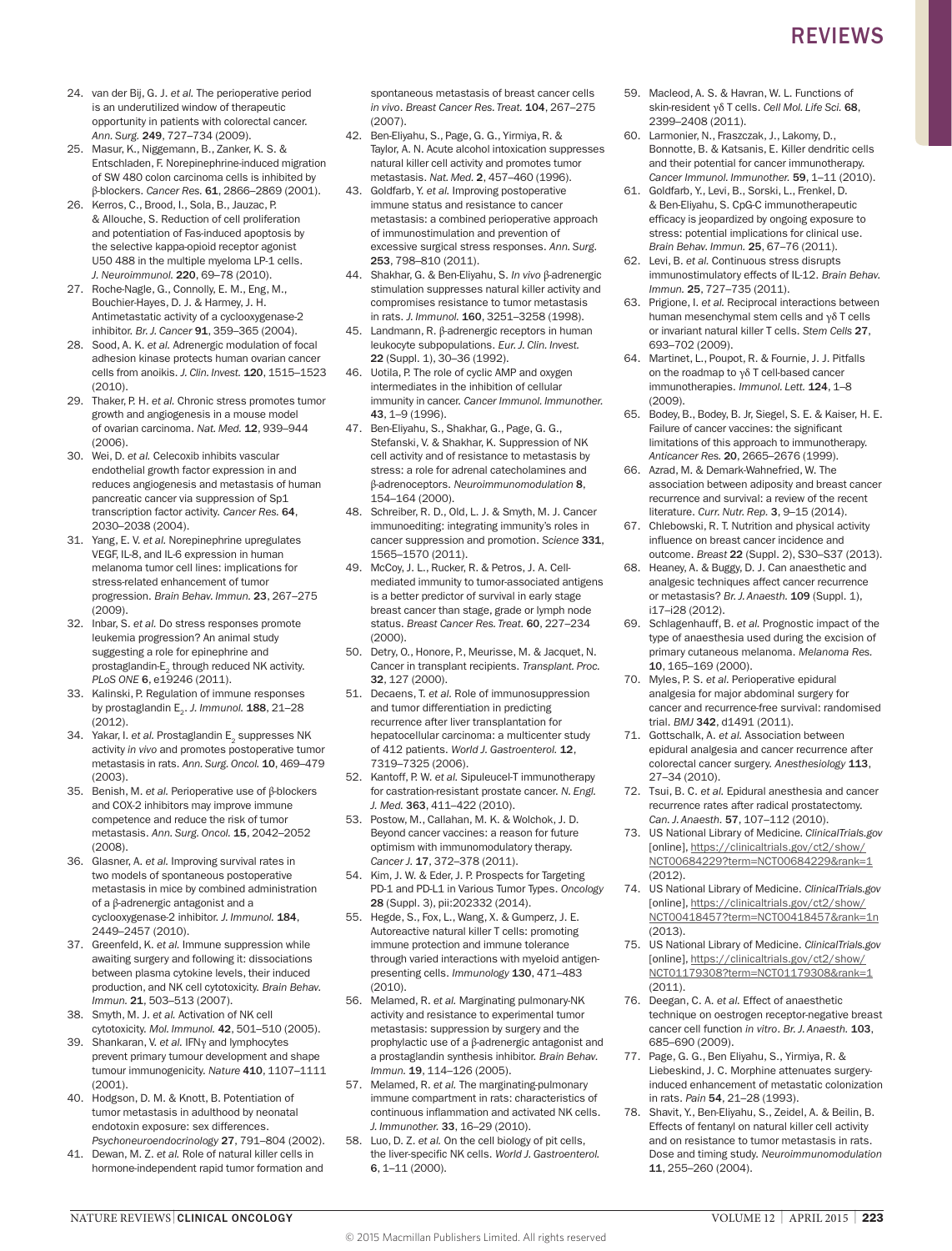- 79. Afsharimani, B., Doornebal, C. W., Cabot, P. J., Hollmann, M. W. & Parat, M. O. Comparison and analysis of the animal models used to study the effect of morphine on tumour growth and metastasis. *Br. J. Pharmacol.* [http://dx.doi.org/](http://dx.doi.org/10.1111/bph.12589) [10.1111/bph.12589](http://dx.doi.org/10.1111/bph.12589) (2014).
- 80. Bayer, B. M., Daussin, S., Hernandez, M. & Irvin, L. Morphine inhibition of lymphocyte activity is mediated by an opioid dependent mechanism. *Neuropharmacology* 29, 369–374 (1990).
- 81. Yeager, M. P. *et al.* Morphine inhibits spontaneous and cytokine-enhanced natural killer cell cytotoxicity in volunteers. *Anesthesiology* 83, 500–508 (1995).
- 82. Page, G. G., Ben-Eliyahu, S., Yirmiya, R. & Liebeskind, J. C. Morphine attenuates surgeryinduced enhancement of metastatic colonization in rats. *Pain* 54, 21–28 (1993).
- 83. Gaspani, L., Bianchi, M., Limiroli, E., Panerai, A. E. & Sacerdote, P. The analgesic drug tramadol prevents the effect of surgery on natural killer cell activity and metastatic colonization in rats. *J. Neuroimmunol.* 129, 18–24 (2002).
- 84. Melamed, R., Bar-Yosef, S., Shakhar, G., Shakhar, K. & Ben-Eliyahu, S. Suppression of natural killer cell activity and promotion of tumor metastasis by ketamine, thiopental, and halothane, but not by propofol: mediating mechanisms and prophylactic measures. *Anesth. Analg.* 97, 1331–1339 (2003).
- 85. Ben-Eliyahu, S., Shakhar, G., Rosenne, E., Levinson, Y. & Beilin, B. Hypothermia in barbiturate-anesthetized rats suppresses natural killer cell activity and compromises resistance to tumor metastasis: a role for adrenergic mechanisms. *Anesthesiology* 91, 732–740 (1999).
- 86. Gupta, A., Bjornsson, A., Fredriksson, M., Hallbook, O. & Eintrei, C. Reduction in mortality after epidural anaesthesia and analgesia in patients undergoing rectal but not colonic cancer surgery: a retrospective analysis of data from 655 patients in central Sweden. *Br. J. Anaesth.* 107, 164–170 (2011).
- 87. Lin, L. *et al.* Anaesthetic technique may affect prognosis for ovarian serous adenocarcinoma: a retrospective analysis. *Br. J. Anaesth.* 106, 814–822 (2011).
- 88. Cata, J. P., Gottumukkala, V. & Sessler, D. I. How regional analgesia might reduce postoperative cancer recurrence. *Eur. J. Pain Suppl.* 5, 345–355 (2011).
- 89. Kao, K. J. Mechanisms and new approaches for the allogeneic blood transfusion-induced immunomodulatory effects. *Transfus. Med. Rev.* 14, 12–22 (2000).
- 90. Lenhard, V., Maassen, G. & Opelz, G. Transfusioninduced enhancement of prostaglandin and thromboxane release in prospective kidney graft recipients. *Proc. Eur. Dial. Transplant. Assoc. Eur. Ren. Assoc.* 21, 923–927 (1985).
- 91. Jensen, L. S. *et al.* Postoperative infection and natural killer cell function following blood transfusion in patients undergoing elective colorectal surgery. *Br. J. Surg.* 79, 513–516 (1992).
- 92. Blumberg, N. & Heal, J. M. Effects of transfusion on immune function. Cancer recurrence and infection. *Arch. Pathol. Lab. Med.* 118, 371–379 (1994).
- 93. Schriemer, P. A., Longnecker, D. E. & Mintz, P. D. The possible immunosuppressive effects of perioperative blood transfusion in cancer patients. *Anesthesiology* 68, 422–428 (1988).
- 94. Landers, D. F., Hill, G. E., Wong, K. C. & Fox, I. J. Blood transfusion-induced immunomodulation. *Anesth. Analg.* 82, 187–204 (1996).
- 95. Acheson, A. G., Brookes, M. J. & Spahn, D. R. Effects of allogeneic red blood cell transfusions on clinical outcomes in patients undergoing colorectal cancer surgery: a systematic review and meta-analysis. *Ann. Surg.* 256, 235–244 (2012).
- 96. Amato, A. & Pescatori, M. Perioperative blood transfusions for the recurrence of colorectal cancer. *Cochrane Database of Systematic Reviews*, Issue 1. Art. No.: CD005033. [http://](http://dx.doi.org/10.1002/14651858.CD005033.pub2) [dx.doi.org/10.1002/14651858.CD005033.](http://dx.doi.org/10.1002/14651858.CD005033.pub2) pub<sub>2</sub>
- 97. Rosenberg, S. A., Seipp, C. A., White, D. E. & Wesley, R. Perioperative blood transfusions are associated with increased rates of recurrence and decreased survival in patients with high-grade soft-tissue sarcomas of the extremities. *J. Clin. Oncol.* 3, 698–709 (1985).
- 98. Johnson, J. T., Taylor, F. H. & Thearle, P. B. Blood transfusion and outcome in stage III head and neck carcinoma. *Arch. Otolaryngol. Head Neck Surg.* 113, 307–310 (1987).
- 99. Atzil, S. *et al.* Blood transfusion promotes cancer progression: a critical role for aged erythrocytes. *Anesthesiology* 109, 989–997 (2008).
- 100.Gohel, M. S., Bulbulia, R. A., Slim, F. J., Poskitt, K. R. & Whyman, M. R. How to approach major surgery where patients refuse blood transfusion (including Jehovah's Witnesses). *Ann. R. Coll. Surg. Engl.* 87, 3–14 (2005).
- 101. Martyn, V. *et al.* The theory and practice of bloodless surgery. *Transfus. Apher. Sci.* 27, 29–43 (2002).
- 102.Kurz, A., Sessler, D. I. & Lenhardt, R. Perioperative normothermia to reduce the incidence of surgicalwound infection and shorten hospitalization. *N. Engl. J. Med.* 334, 1209–1215 (1996).
- 103.Beilin, B. *et al.* Effects of mild perioperative hypothermia on cellular immune responses. *Anesthesiology* 89, 1133–1140 (1998).
- 104. Frank, S. M. *et al.* The catecholamine, cortisol, and hemodynamic responses to mild perioperative hypothermia. A randomized clinical trial. *Anesthesiology* 82, 83–93 (1995).
- 105.Rajagopalan, S., Mascha, E., Na, J. & Sessler, D. I. The effects of mild perioperative hypothermia on blood loss and transfusion requirement. *Anesthesiology* 108, 71–77 (2008).
- 106.Kurz, A., Sessler, D. I. & Lenhardt, R. Perioperative normothermia to reduce the incidence of surgical-wound infection and shorten hospitalization. Study of Wound Infection and Temperature Group. *N. Engl. J. Med.* 334, 1209–1215 (1996).
- 107.Nduka, C. C. *et al.* Intraperitoneal hypothermia during surgery enhances postoperative tumor growth. *Surg. Endosc.* 16, 611–615 (2002).
- 108. Walker, J. L. *et al.* Laparoscopy compared with laparotomy for comprehensive surgical staging of uterine cancer: Gynecologic Oncology Group Study LAP2. *J. Clin. Oncol.* 27, 5331–5336 (2009).
- 109. van der Pas, M. H. *et al.* Laparoscopic versus open surgery for rectal cancer (COLOR II): shortterm outcomes of a randomised, phase 3 trial. *Lancet Oncol.* 14, 210–218 (2013).
- 110.Breukink, S., Pierie, J. & Wiggers, T. Laparoscopic versus open total mesorectal excision for rectal cancer. *Cochrane Database of Systematic Reviews*, Issue 4. Art. No.: CD005200. [http://](http://dx.doi.org/10.1002/14651858.CD005200.pub3) [dx.doi.org/10.1002/14651858.CD005200.](http://dx.doi.org/10.1002/14651858.CD005200.pub3) [pub3.](http://dx.doi.org/10.1002/14651858.CD005200.pub3)
- 111.Schwenk, W., Haase, O., Neudecker, J. & Muller, J. M. Short term benefits for laparoscopic colorectal resection. *Cochrane Database of Systematic Reviews*, Issue 2. Art. No.: CD003145. [http://dx.doi.org/10.1002/](http://dx.doi.org/10.1002/14651858.CD003145.pub2) [14651858.CD003145.pub2.](http://dx.doi.org/10.1002/14651858.CD003145.pub2)
- 112. Wu, F. P. *et al.* Systemic and peritoneal inflammatory response after laparoscopic or conventional colon resection in cancer patients: a prospective, randomized trial. *Dis. Colon Rectum* 46, 147–155 (2003).
- 113.Sammour, T., Kahokehr, A., Chan, S., Booth, R. J. & Hill, A. G. The humoral response after laparoscopic versus open colorectal surgery: a meta-analysis. *J. Surg. Res.* 164, 28–37 (2010).
- 114. Torres, A., Torres, K., Paszkowski, T., Staskiewicz, G. J. & Maciejewski, R. Cytokine response in the postoperative period after surgical treatment of benign adnexal masses: comparison between laparoscopy and laparotomy. *Surg. Endosc.* 21, 1841–1848 (2007).
- 115.Sammour, T., Kahokehr, A., Zargar-Shoshtari, K. & Hill, A. G. A prospective case-control study of the local and systemic cytokine response after laparoscopic versus open colonic surgery. *J. Surg. Res.* 173, 278–285 (2012).
- 116. Wichmann, M. W. *et al.* Immunological effects of laparoscopic vs open colorectal surgery: a prospective clinical study. *Arch. Surg.* 140, 692–697 (2005).
- 117. Landman, J. *et al.* Prospective comparison of the immunological and stress response following laparoscopic and open surgery for localized renal cell carcinoma. *J. Urol.* 171, 1456-1460  $(2004)$
- 118.Hu, J. K. *et al.* Comparative evaluation of immune response after laparoscopical and open total mesorectal excisions with anal sphincter preservation in patients with rectal cancer. *World J. Gastroenterol.* 9, 2690–2694 (2003).
- 119.Solomon, M. J., Young, C. J., Eyers, A. A. & Roberts, R. A. Randomized clinical trial of laparoscopic versus open abdominal rectopexy for rectal prolapse. *Br. J. Surg.* 89, 35–39 (2002).
- 120. Lacy, A. M. *et al.* Laparoscopy-assisted colectomy versus open colectomy for treatment of nonmetastatic colon cancer: a randomised trial. *Lancet* 359, 2224–2229 (2002).
- 121.Kuhry, E., Schwenk, W. F., Gaupset, R., Romild, U. & Bonjer, H. J. Long-term results of laparoscopic colorectal cancer resection. *Cochrane Database of Systematic Review*, Issue 2. Art. No.: CD003432. [http://dx.doi.org/10.1002/](http://dx.doi.org/10.1002/14651858.CD003432.pub2) [14651858.CD003432.pub2](http://dx.doi.org/10.1002/14651858.CD003432.pub2).
- 122.Galaal, K. *et al.* Laparoscopy versus laparotomy for the management of early stage endometrial cancer. *Cochrane Database of Systematic Review*, Issue 9. Art. No.: CD006655. [http://dx.doi.org/](http://dx.doi.org/10.1002/14651858.CD006655.pub2) [10.1002/14651858.CD006655.pub2.](http://dx.doi.org/10.1002/14651858.CD006655.pub2)
- 123. Lawrie, T. A. *et al.* Laparoscopy versus laparotomy for FIGO stage I ovarian cancer. *Cochrane Database of Systematic Review,* Issue 2. Art. No.: CD005344. [http://dx.doi.org/10.1002/](http://dx.doi.org/10.1002/14651858.CD005344.pub3) [14651858.CD005344.pub3](http://dx.doi.org/10.1002/14651858.CD005344.pub3).
- 124.Sorski, L. *et al.* The impact of surgical extent and sex on the hepatic metastasis of colon cancer. *Surg. Today* 44, 1925–1934 (2014).
- 125.Sorski, L. *et al.* Do minimally-invasive surgical procedures reduce colorectal cancer progression? A severity-independent need for arresting surgically-induced stress responses using β-adrenergic blockers and COX2 inhibitors. *Brain Behav. Immun.* 25, S200 (2011).
- 126. Hrushesky, W. J., Bluming, A. Z., Gruber, S. A. & Sothern, R. B. Menstrual influence on surgical cure of breast cancer. *Lancet* 2, 949–952 (1989).
- 127.Badwe, R. A. *et al.* Timing of surgery during menstrual cycle and survival of premenopausal women with operable breast cancer. *Lancet* 337, 1261–1264 (1991).
- 128. Lemon, H. M. & Rodriguez-Sierra, J. F. Timing of breast cancer surgery during the luteal menstrual phase may improve prognosis. *Nebr. Med. J.* 81, 73–78 (1996).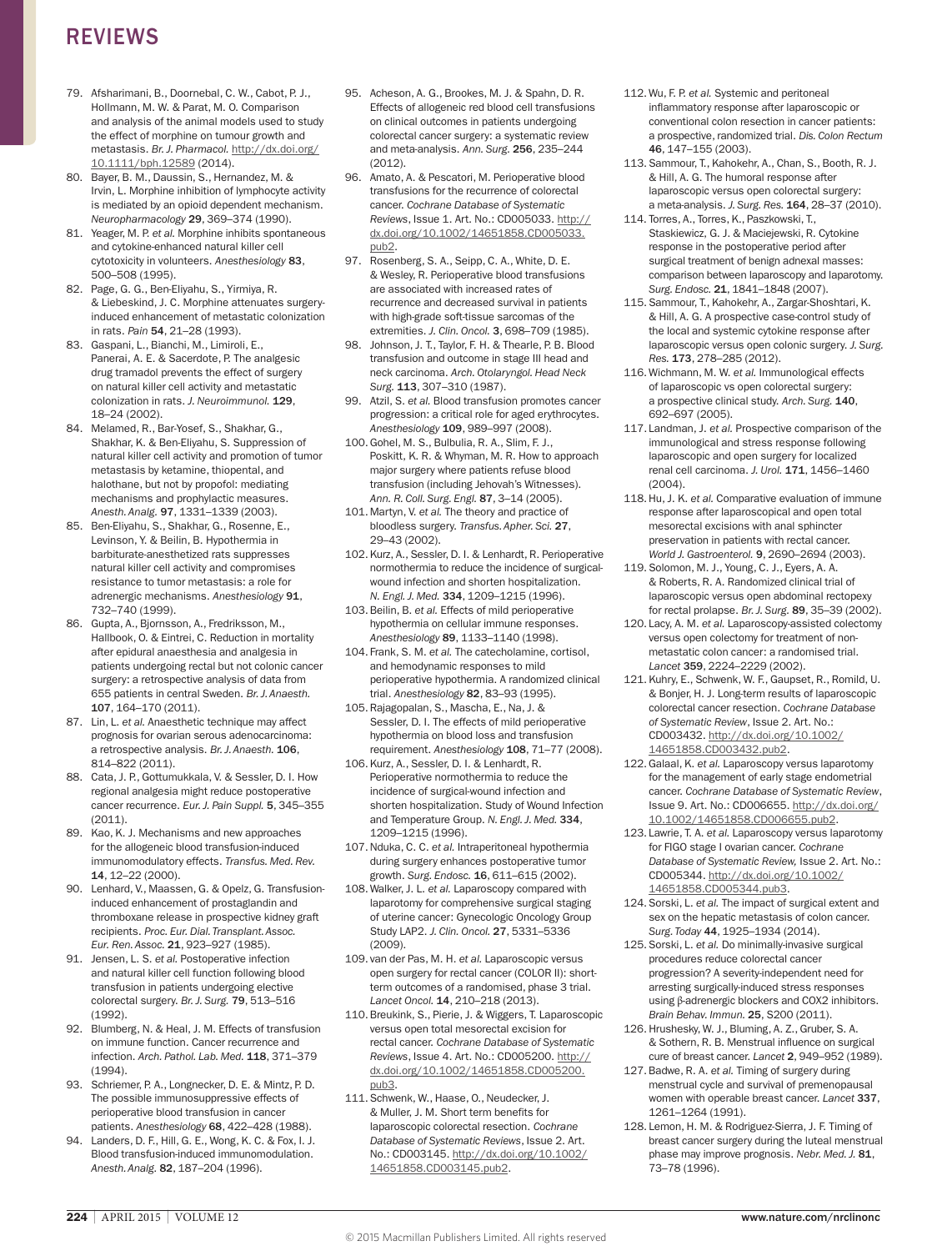- 129. Samuel, M., Wai, K. L., Brennan, V. K. & Yong, W. S. Timing of breast surgery in premenopausal breast cancer patients. *Cochrane Database of Systematic Review*, Issue 5. Art. No.: CD003720. [http://dx.doi.org/](http://dx.doi.org/10.1002/14651858.CD003720.pub2) [10.1002/14651858.CD003720.pub2](http://dx.doi.org/10.1002/14651858.CD003720.pub2).
- 130.Ben-Eliyahu, S., Page, G. G., Shakhar, G. & Taylor, A. N. Increased susceptibility to metastasis during pro-oestrus/oestrus in rats: possible role of oestradiol and natural killer cells. *Br. J. Cancer* 74, 1900–1907 (1996).
- 131.Ben-Eliyahu, S., Shakhar, G., Shakhar, K. & Melamed, R. Timing within the oestrous cycle modulates adrenergic suppression of NK activity and resistance to metastasis: possible clinical implications. *Br. J. Cancer* 83, 1747–1754 (2000).
- 132.Shakhar, K., Shakhar, G., Rosenne, E. & Ben-Eliyahu, S. Timing within the menstrual cycle, sex, and the use of oral contraceptives determine adrenergic suppression of NK cell activity. *Br. J. Cancer* 83, 1630–1636 (2000).
- 133. Page, G. G. & Ben-Eliyahu, S. Increased surgeryinduced metastasis and suppressed natural killer cell activity during proestrus/estrus in rats. *Breast Cancer Res. Treat.* 45, 159–167 (1997).
- 134. Wheeldon, N. M. *et al.* Influence of sex-steroid hormones on the regulation of lymphocyte  $\beta_2$ -adrenoceptors during the menstrual cycle. *Br. J. Clin. Pharmacol.* 37, 583–588 (1994).
- 135.Grant, C. S. *et al.* Menstrual cycle and surgical treatment of breast cancer: findings from the NCCTG N9431 study. *J. Clin. Oncol.* 27, 3620–3626 (2009).
- 136. Lutgendorf, S., Costanzo, E. & Siegel, S. Psychosocial influences in oncology: an expanded model of biobehavioral mechanisms. *Psychoneuroimmunology* 4, 869–896 (2007).
- 137.Garssen, B., Boomsma, M. F. & Beelen, R. H. Psychological factors in immunomodulation induced by cancer surgery: a review. *Biol. Psychol.* 85, 1–13 (2010).
- 138.Stefanski, V. & Ben-Eliyahu, S. Social confrontation and tumor metastasis in rats: defeat and β-adrenergic mechanisms. *Physiol. Behav.* 60, 277–282 (1996).
- 139. Fawzy, F. I. *et al.* Malignant melanoma. Effects of an early structured psychiatric intervention, coping, and affective state on recurrence and survival 6 years later. *Arch. Gen. Psychiatry* 50, 681–689 (1993).
- 140. Kuchler, T., Bestmann, B., Rappat, S., Henne-Bruns, D. & Wood-Dauphinee, S. Impact of psychotherapeutic support for patients with gastrointestinal cancer undergoing surgery: 10-year survival results of a randomized trial. *J. Clin. Oncol.* 25, 2702–2708 (2007).
- 141.Andersen, B. L. *et al.* Psychologic intervention improves survival for breast cancer patients: a randomized clinical trial. *Cancer* 113, 3450–3458 (2008).
- 142.Andersen, B. L. *et al.* Stress and immune responses after surgical treatment for regional breast cancer. *J. Natl Cancer Inst.* 90, 30–36 (1998).
- 143.Koga, C. *et al.* Anxiety and pain suppress the natural killer cell activity in oral surgery outpatients. *Oral Surg. Oral Med. Oral Pathol. Oral Radiol. Endod.* 91, 654–658 (2001).
- 144. Levy, S. M. *et al.* Perceived social support and tumor estrogen/progesterone receptor status as predictors of natural killer cell activity in breast cancer patients. *Psychosom. Med.* 52, 73–85 (1990).
- 145.Phillips, K. M. *et al.* Stress management intervention reduces serum cortisol and increases relaxation during treatment for nonmetastatic breast cancer. *Psychosom. Med.* 70, 1044–1049 (2008).
- 146.Antoni, M. H. *et al.* Cognitive-behavioral stress management reverses anxiety-related leukocyte transcriptional dynamics. *Biol. Psychiatry* 71, 366–372 (2012).
- 147.Ross, L., Boesen, E. H., Dalton, S. O. & Johansen, C. Mind and cancer: does psychosocial intervention improve survival and psychological well-being? *Eur. J. Cancer* 38, 1447–1457 (2002).
- 148.Edelman, S., Lemon, J., Bell, D. R. & Kidman, A. D. Effects of group CBT on the survival time of patients with metastatic breast cancer. *Psychooncology* 8, 474–481 (1999).
- 149.Ross, L. *et al.* No effect on survival of home psychosocial intervention in a randomized study of Danish colorectal cancer patients. *Psychooncology* 18, 875–885 (2009).
- 150.Huhmann, M. B. & August, D. A. Perioperative nutrition support in cancer patients. *Nutr. Clin. Pract.* 27, 586–592 (2012).
- 151.Gupta, D. & Lis, C. G. Pretreatment serum albumin as a predictor of cancer survival: a systematic review of the epidemiological literature. *Nutr. J.* 9, 69 (2010).
- 152.Buijs, N. *et al.* Perioperative argininesupplemented nutrition in malnourished patients with head and neck cancer improves long-term survival. *Am. J. Clin. Nutr.* 92, 1151–1156 (2010).
- 153. Winkels, R. M. *et al.* The COLON study: Colorectal cancer: Longitudinal, Observational study on Nutritional and lifestyle factors that may influence colorectal tumour recurrence, survival and quality of life. *BMC Cancer* 14, 374 (2014).
- 154. Lee, J. W. *et al.* Surgical stress promotes tumor growth in ovarian carcinoma. *Clin. Cancer Res.* 15, 2695–2702 (2009).
- 155.Rothwell, P. M. *et al.* Short-term effects of daily aspirin on cancer incidence, mortality, and nonvascular death: analysis of the time course of risks and benefits in 51 randomised controlled trials. *Lancet* 379, 1602–1612 (2012).
- 156.Barron, T. I., Connolly, R. M., Sharp, L., Bennett, K. & Visvanathan, K. Beta blockers and breast cancer mortality: a population- based study. *J. Clin. Oncol.* 29, 2635–2644 (2011).
- 157.Powe, D. G. *et al.* β-blocker drug therapy reduces secondary cancer formation in breast cancer and improves cancer specific survival. *Oncotarget* 1, 628–638 (2010).
- 158.Watkins, J. *et al.* Improved outcomes with beta blocker use in epithelial ovarian cancer patients [abstract]. *Gynecol. Oncol.* 130, e31 (2013).
- 159. Liu, J. F., Jamieson, G. G., Wu, T. C., Zhu, G. J. & Drew, P. A. A preliminary study on the postoperative survival of patients given aspirin after resection for squamous cell carcinoma of the esophagus or adenocarcinoma of the cardia. *Ann. Surg. Oncol.* 16, 1397–1402 (2009).
- 160.Martin, L. A. *et al.* Pre-surgical study of the biological effects of the selective cyclooxygenase-2 inhibitor celecoxib in patients with primary breast cancer. *Breast Cancer Res. Treat.* 123, 829–836 (2010).
- 161.Dhawan, D. *et al.* Effects of short-term celecoxib treatment in patients with invasive transitional cell carcinoma of the urinary bladder. *Mol. Cancer. Ther.* 9, 1371–1377 (2010).
- 162.Sooriakumaran, P. *et al.* A randomized controlled trial investigating the effects of celecoxib in patients with localized prostate cancer. *Anticancer Res.* 29, 1483–1488 (2009).
- 163. Forget, P. *et al.* Neutrophil:lymphocyte ratio and intraoperative use of ketorolac or diclofenac are prognostic factors in different cohorts of patients undergoing breast, lung, and kidney cancer surgery. *Ann. Surg. Oncol.* 20 (Suppl. 3), 650–660 (2013).
- 164.Melhem-Bertrandt, A. *et al.* β-blocker use is associated with improved relapse-free survival in patients with triple-negative breast cancer. *J. Clin. Oncol.* 29, 2645–2652 (2011).
- 165. Lemeshow, S. *et al.* β-blockers and survival among Danish patients with malignant melanoma: a population-based cohort study. *Cancer Epidemiol. Biomarkers Prev.* 20, 2273–2279 (2011).
- 166.Hazut, O. *et al.* The effect of β-adrenergic blockade and COX-2 inhibition on healing of colon, muscle, and skin in rats undergoing colonic anastomosis. *Int. J. Clin. Pharmacol. Ther.* 49, 545–554 (2011).
- 167.US National Library of Medicine. *ClinicalTrials.gov* [online], [https://clinicaltrials.gov/ct2/show/](https://clinicaltrials.gov/ct2/show/NCT00888797?term=NCT00888797&rank=1) [NCT00888797?term=NCT00888797&rank=1](https://clinicaltrials.gov/ct2/show/NCT00888797?term=NCT00888797&rank=1) (2011).
- 168.US National Library of Medicine. *ClinicalTrials.gov*  [online], [https://clinicaltrials.gov/ct2/show/](https://clinicaltrials.gov/ct2/show/NCT00502684?term=NCT00502684&rank=1) [NCT00502684?term=NCT00502684&rank=1](https://clinicaltrials.gov/ct2/show/NCT00502684?term=NCT00502684&rank=1) (2014).
- 169.Rader, D. J. & Hobbs, H. H. in *Harrisons Principles of Internal Medicine* 16th edn Ch. 335 (ed. Kasper D. L.) 2286–2319 (McGraw-Hill, 2005).
- 170.Narisawa, T. *et al.* Chemoprevention by pravastatin, a 3-hydroxy-3-methylglutarylcoenzyme A reductase inhibitor, of *N*-methyl-*N*-nitrosourea-induced colon carcinogenesis in F344 rats. *Jpn J. Cancer Res.* 87, 798–804 (1996).
- 171.Berquin, I. M., Edwards, I. J. & Chen, Y. Q. Multi-targeted therapy of cancer by omega-3 fatty acids. *Cancer Lett.* 269, 363–377 (2008).
- 172. Liakopoulos, O. J. *et al.* Impact of preoperative statin therapy on adverse postoperative outcomes in patients undergoing cardiac surgery: a meta-analysis of over 30,000 patients. *Eur. Heart J.* 29, 1548–1559 (2008).
- 173.Graaf, M. R., Richel, D. J., van Noorden, C. J. & Guchelaar, H. J. Effects of statins and farnesyltransferase inhibitors on the development and progression of cancer. *Cancer Treat. Rev.* 30, 609–641 (2004).
- 174. Nielsen, S. F., Nordestgaard, B. G. & Bojesen, S. E. Statin use and reduced cancer-related mortality. *N. Engl. J. Med.* 367, 1792–1802 (2012).
- 175.Poynter, J. N. *et al.* Statins and the risk of colorectal cancer. *N. Engl. J. Med.* 352, 2184–2192 (2005).
- 176.Hamilton, R. J. *et al.* Statin medication use and the risk of biochemical recurrence after radical prostatectomy: results from the Shared Equal Access Regional Cancer Hospital (SEARCH) Database. *Cancer* 116, 3389–3398 (2010).
- 177.Dellavalle, R. P. *et al.* Statins and fibrates for preventing melanoma. *Cochrane Database of Systematic Review,* Issue 4. Art. No.: CD003697. [http://dx.doi.org/10.1002/](http://dx.doi.org/10.1002/14651858.CD003697.pub2) [14651858.CD003697.pub2](http://dx.doi.org/10.1002/14651858.CD003697.pub2).
- 178.Kawata, S. *et al.* Effect of pravastatin on survival in patients with advanced hepatocellular carcinoma. A randomized controlled trial. *Br. J. Cancer* 84, 886–891 (2001).
- 179.Matar, P. *et al.* Inhibitory effect of lovastatin on spontaneous metastases derived from a rat lymphoma. *Clin. Exp. Metastasis* 17, 19–25 (1999).
- 180.Garwood, E. R. *et al.* Fluvastatin reduces proliferation and increases apoptosis in women with high grade breast cancer. *Breast Cancer Res. Treat.* 119, 137–144 (2010).
- 181.Pollack, A. *et al.* Ki-67 staining is a strong predictor of distant metastasis and mortality for men with prostate cancer treated with radiotherapy plus androgen deprivation: Radiation Therapy Oncology Group Trial 92–02*. J. Clin. Oncol.* 22, 2133–2140 (2004).